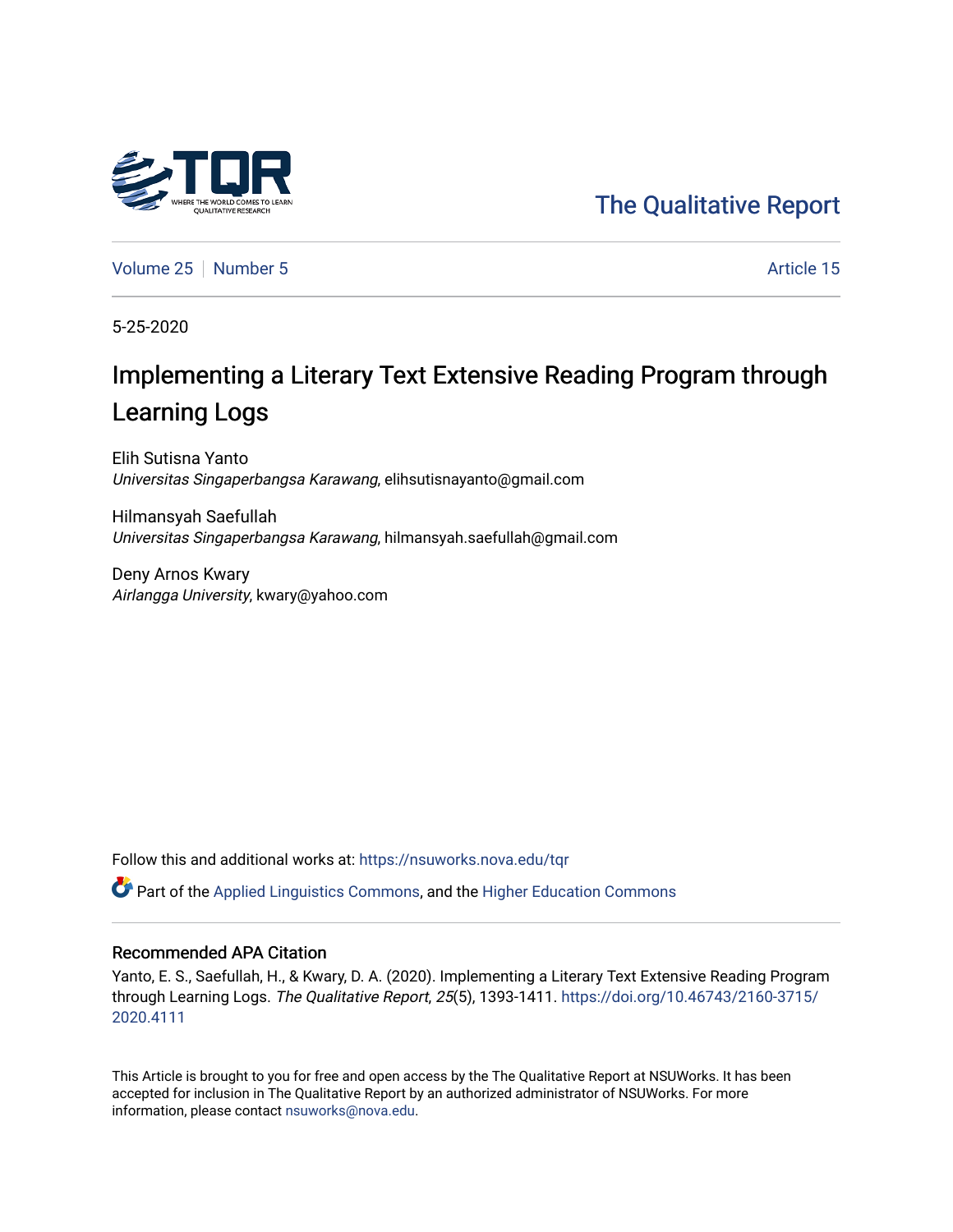

# Implementing a Literary Text Extensive Reading Program through Learning Logs

# Abstract

This article reports the findings of action research on the implementation of extensive reading to literary text (henceforth ER) with learning logs (henceforth LL). The research question was: In what ways do the students engage in comprehending literary texts through ER with learning logs? And what are students' reactions to these activities? The research was conducted in the English Language Education Study Program English Education Department of a state university in Indonesia in which twenty six students voluntarily participated in this study. The data of the research were collected from students' reflective journals and semi-structured interviews. The empirical findings show that the students engaged actively and autonomously in the literary text identifying, word defining, class presentation, vocabulary enforcement and reflection through literary text extensive reading (ER) program with learning logs (LL). The findings also reveal that through the use of scaffolding by teachers and peer support, the students were engaged in the discovery of English literature vocabulary by documenting unfamiliar or interesting words from their English literature reading texts. The students also enjoyed exploring the different meanings of vocabulary using electronic dictionaries and corpus software. Furthermore, the findings show that they had enhanced awareness of word classes, word orders, and word meanings. The research suggests that the use of learning logs has managed to engage the students in reading literary texts as meaning making and learning autonomy that expand their reading ability and lexico-grammatical repertoires.

# Keywords

English Language, Extensive Reading, Learning Logs, Literary Text

# Creative Commons License



This work is licensed under a [Creative Commons Attribution-Noncommercial-Share Alike 4.0 International](https://creativecommons.org/licenses/by-nc-sa/4.0/)  [License](https://creativecommons.org/licenses/by-nc-sa/4.0/).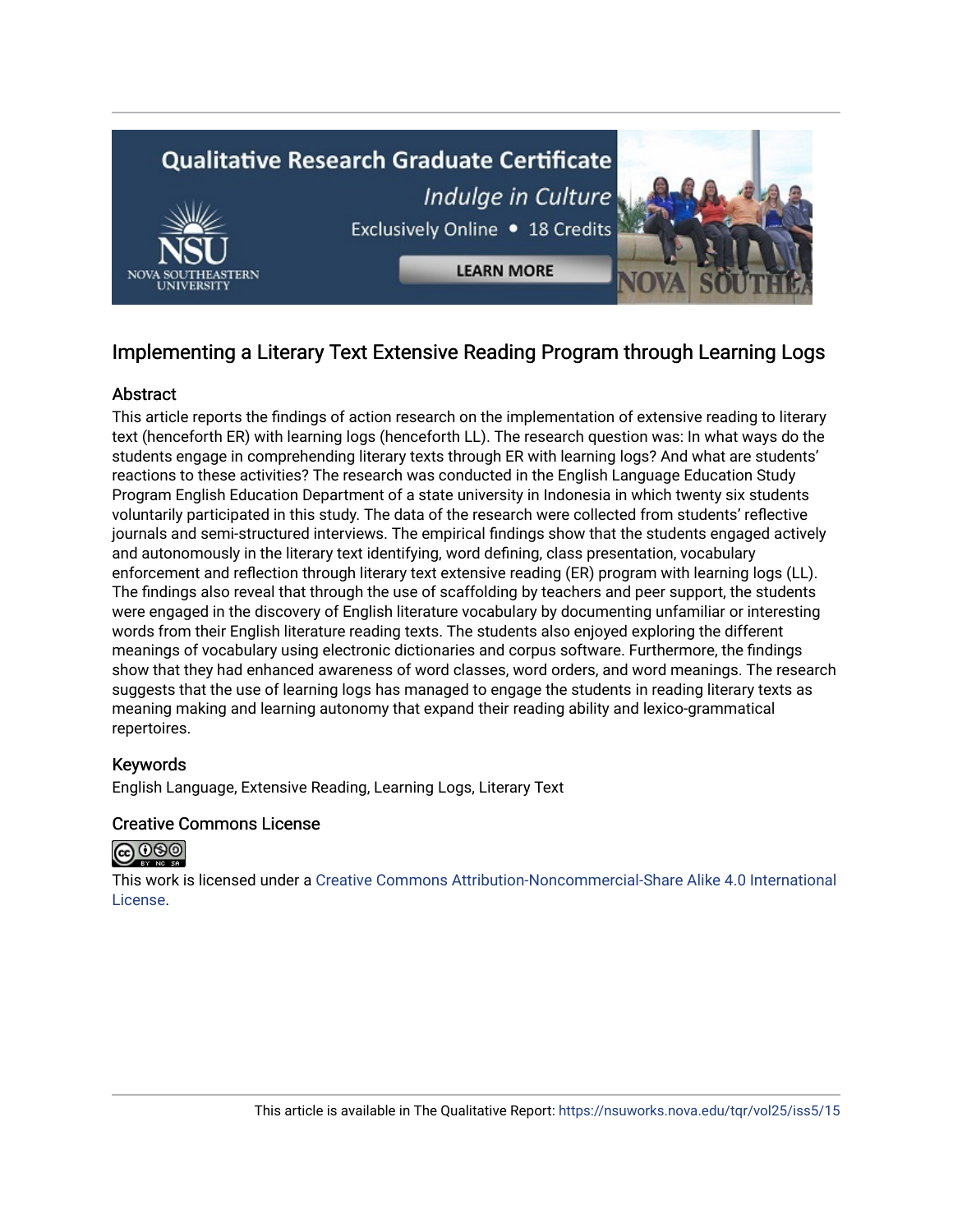

# **Implementing a Literary Text Extensive Reading Program through Learning Logs**

Elih Sutisna Yanto and Hilmansyah Saefullah Universitas Singaperbangsa Karawang (UNSIKA), Indonesia

> Deny A. Kwary Airlangga University, Surabaya, Indonesia

*This article reports the findings of action research on the implementation of extensive reading to literary text (henceforth ER) with learning logs (henceforth LL). The research question was: In what ways do the students engage in comprehending literary texts through ER with learning logs? And what are students' reactions to these activities? The research was conducted in the English Language Education Study Program English Education Department of a state university in Indonesia in which twenty six students voluntarily participated in this study. The data of the research were collected from students' reflective journals and semi-structured interviews. The empirical findings show that the students engaged actively and autonomously in the literary text identifying, word defining, class presentation, vocabulary enforcement and reflection through literary text extensive reading (ER) program with learning logs (LL). The findings also reveal that through the use of scaffolding by teachers and peer support, the students were engaged in the discovery of English literature vocabulary by documenting unfamiliar or interesting words from their English literature reading texts. The students also enjoyed exploring the different meanings of vocabulary using electronic dictionaries and corpus software. Furthermore, the findings show that they had enhanced awareness of word classes, word orders, and word meanings. The research suggests that the use of learning logs has managed to engage the students in reading literary texts as meaning making and learning autonomy that expand their reading ability and lexico-grammatical repertoires. Keywords: English Language, Extensive Reading, Learning Logs, Literary Text*

# **Introduction**

Literature is an important component of English language programs at different levels and in different contexts because of the benefits it offers. Many researchers (Carter & Long, 1996; Collie & Slatter, 1994; Lazar, 1993; Maley, 2001; Pison, 2000) have analysed the various advantages of using literary text as a language teaching resource. In Indonesia, however, there is still a lack of studies focusing on the use of literature for English language teaching, particularly in the use of literary text in an extensive reading program.

In the Indonesian context, where few learners have enough exposure to English in EFL (English as a Foreign Language) environments, learners' enthusiasm for reading in English often diminishes over time. For this reason, students or pre-service teachers should be exposed to or taught literature in English language classrooms. However, literature was considered to be too far from the language of daily communication to be needed and embodied in EFL programs. **"**The awkward fact that many learners want and love literary texts**"** was probably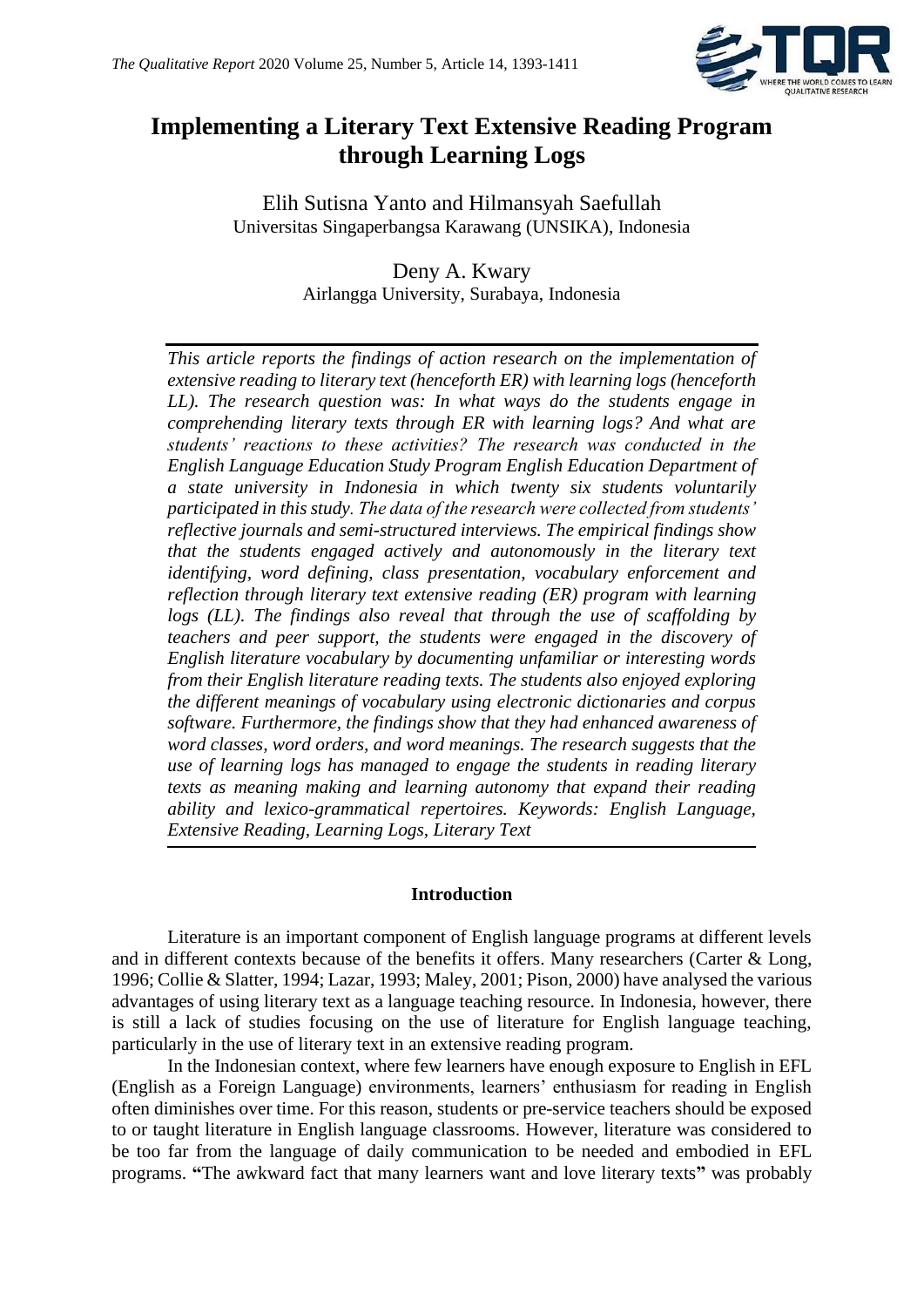the first driving force that brought literary texts back in the language classrooms (Collie  $\&$ Slater, 1994, p. 2).

Teachers often consider literature unsuitable for language classrooms. This view reflects the historic separation between the study of language and the study of literature, which Short (1996, p. 7) refers to as a **"**border dispute over territory**"** between linguists and literary critics. This divergence has resulted in the teaching of the two subjects as **"**disconnected pedagogic practices**"** (Carter & McRae, 1996, p. xxiv). Consequently, it has led to the limited role of literature in the second language classroom or English as an additional language classroom. In addition, Fukaya (2015) maintains that language teachers both inside and outside Japan who believe in the pedagogical effectiveness of reading literature share a serious problem: fewer and fewer young people read books, especially literature. Bruns (2011, p. 2) offers an example of a college student who called literature "crap" and "contended that all the literature he'd read in school was just a waste of time."

Traditionally, the teaching of literature has been a teacher-dominated process, providing limited opportunities for students to express their own ideas creatively. This conventional literary text reading comprehension teaching activity does not afford students the opportunity to share what they have read and what language resources they have learned from literary reading texts. In short, such literary text reading activities do not create a supportive environment where students engage in interactive reading tasks and collaborative learning community of reading as a social practice (Widodo, 2014). In contrast, a student-centred approach encourages learners to develop their own opinions, feelings, and responses to a literary text. It is then predicted that learners will be able to apply these proficiencies to further reading of texts for their own benefit.

Real (2003) highlights the complexities of dealing with literary texts (i.e., novels) in the ESL (English as a Second Language) classroom. He adds that when reading novels, it must be assumed that students have certain knowledge of basic grammatical structures and vocabulary, and that they also have experience in extensive reading and guessing meanings from contexts. Furthermore, he mentions that students should understand that literary texts are to be read on different levels; the literal level and the metaphorical/symbolical/ironic or satirical levels and that constant referral to a dictionary would undermine the reading experience. With this in mind, students will face language difficulties as this may restrict access if students cannot gain a basic level of comprehension. Another consideration is access at an experiential level, whereby students identify the feelings, thoughts, and ideas of the author. This selfdiscovery, in turn, leads learners to appreciate and enjoy the text. Carter and Long (1996) add that it is difficult to separate literary and language competence, and that they will always be dependent on one another.

The enjoyment of literary text, however, does not always need to be inhibited by language difficulties as a text that is both motivating and exciting may help learners overcome these barriers. For this reason, Extensive Reading (here after, ER) with learning logs through role scaffolding by teachers and peer support is suggested in engaging literary texts through the discovery of English literature meaning by documenting unfamiliar or interesting words from students English literature readings and by exploring different meanings of vocabulary using electronic dictionaries, corpus soft wares.

This present study is inspired by Widodo (2015) showing that ER with learning logs provides students with a dialogic interaction not merely for understanding texts, but also for making sense or meaning of the texts dialogically. In addition, students engaged actively in text identifying, word defining, class presentation, vocabulary enforcement, and reflection. Extensive Reading of literary texts with learning logs in the English as a Foreign Language (EFL) or English as an Additional Language (here after, EAL) context remains underresearched. To fill this gap, this article reports the findings of a classroom action research on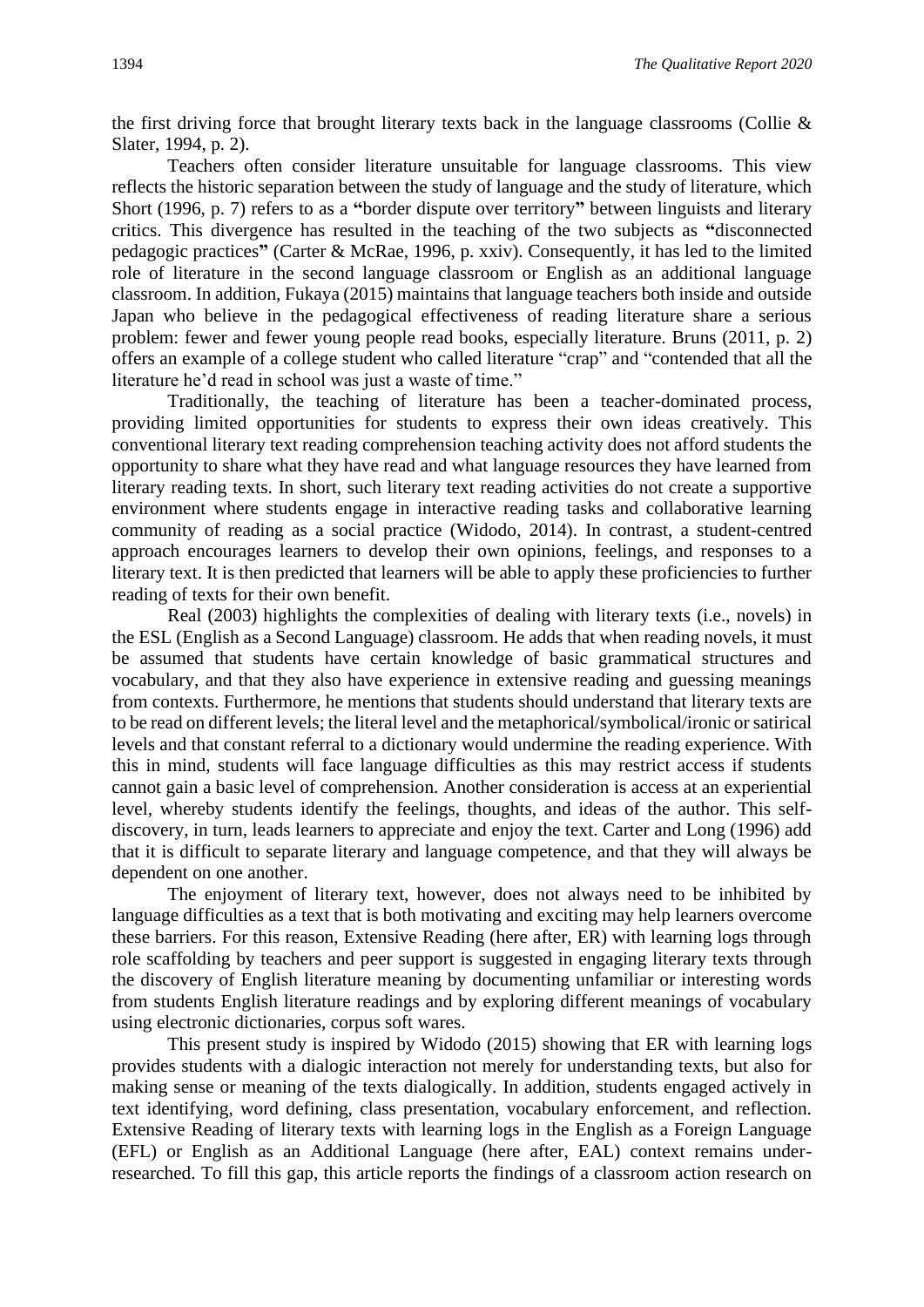the adoption of learning logss (LL) in a literary extensive reading program in the English Language Education Study Program class in Indonesia. By experiencing these activities, the student teachers were supposed to gain informed beliefs about the use of ER with learning logs in the prescribed language curriculum. Equally important, the participants were expected to experience ER with learning logs as a pedagogical innovation that they have never experienced before. Two research questions guide this study:

- 1. In what ways do the students engage in comprehending literary texts through ER with learning logs?
- 2. What are the students' reactions to these activities?

### **Literature Review**

### **Defining and Conceptualizing Extensive Reading**

A survey of the literature (Carrell & Carson, 1997; Day & Bamford, 1998; Grabe & Stoller, 2011) as cited by Renandya and Jacobs (2016, p. 98) demonstrates that most ER definitions include at least three elements, that is, amount of reading, focus on meaning and general understanding, and faster reading rate. Bamford and Day (2004, p. 1) define ER as "an approach to language teaching in which learners read a lot of easy materials in the new language." Acknowledging that learners need to process very large amounts of vocabulary in the target language, extensive reading uses reading materials that learners can understand independently and read at their own pace. To read fluently and smoothly with high levels of comprehension, Waring (2006) suggests that learners should READ. The acronym means **R**ead quickly and **E**njoyably with **A**dequate comprehension so that they **D**o not need a dictionary.

ER is an approach to language education that has shown great promise for foreign language learners to acquire language (Day & Bamford, 1998; Elley & Mangubhai, 1983; Krashen, 2011). ER uses reading materials that learners can understand independently and read at their own pace. In other words, in ER, learners read large quantities of books and other materials in an environment that nurtures a lifelong reading habit (Renandya, 2007). In addition, this reading activity also shares a common belief, that is, the ability to read fluently is best achieved through reading extensively in the language. Reading large amounts of texts has been shown to improve general reading ability and reading speed and reinforce the understanding of vocabulary and grammar by exposing learners to new vocabulary and usage (Tanaka & Stapleton, 2007; Waring, 2006; Yamashita, 2008). Other advantages of extensive reading portrayed by many research reports include improving nearly all aspects of language competence, arising learners' attitudes toward the target language, increasing confidence and motivation in using the target language, and reducing fear of reading text (Chang & Renandya, 2017; Grabe, 2009; Karlin & Romanko, 2010; Yamashita, 2013).

### **Literature Oriented Extensive Reading with Learning Logs (here after, LL)**

Reading literary works can be a beneficial activity in the ER program since literary works are categorized as authentic reading materials with abundant vocabularies, language features, and original expressions (Lazar, 1993, p. 15). The special language style equipped with language devices is inherent in a literary work, which is a fundamental factor distinguishing from other discourses. Supplying students with learning logs in the ER program may help the students gain benefits from literary works in English learning. Applying the learning logs may naturally lead the students to explore language aspects in detail from a literary work, and as a consequence, learning language may actively involve students.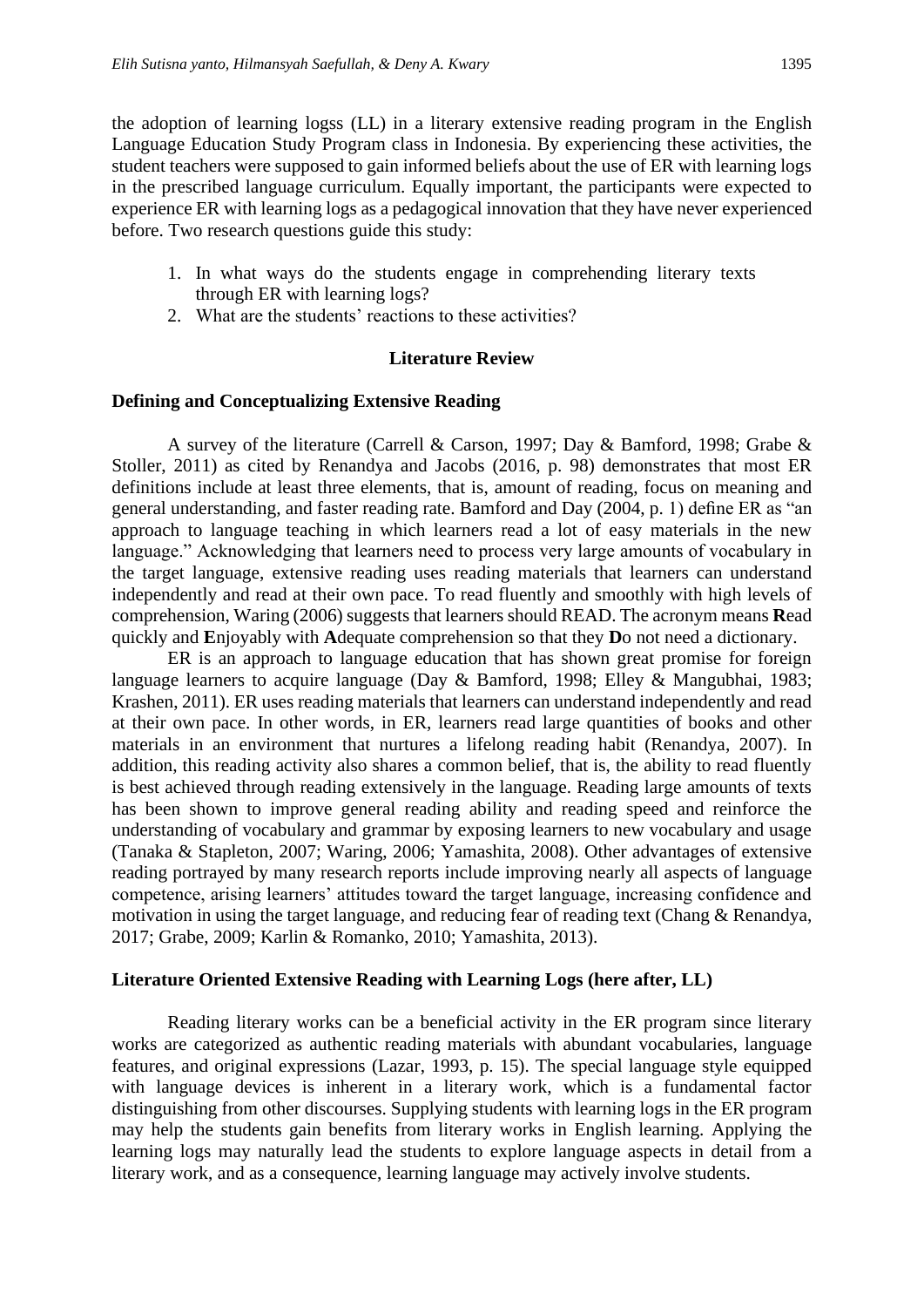The short story was chosen as the reading material for the study because it provides encouragement to students for in-depth analysis of language features, such as vocabulary and grammar (Kembo, 2016). The limited length of a short story can be less demanding, less complicated for EFL students to work with on their own and focus on the content (Tevdovska, 2016). Particular language features repeatedly appearing in a short story allow students to be exposed to the language in familiar contexts (Inal & Cakir, 2014). Therefore, contextual language learning may automatically be achieved in the literary text extensive reading program with learning logs. Reading a short story could also lead the students to better procedures of processing information generally (Djikic, Oatley, & Moldoveanu, 2013). An experimental study of extensive reading with short stories in Iran (Davoudi, Zolfagharkhani, & Razei, 2016) revealed that extensive reading of short stories has expanded the students' view, developed their literacy skills, improved their comprehension on English literature, and improved their language proficiency. Therefore, ER of short stories with learning logs in this study may generate results similar to previous studies.

Park (2015) contends that in order to motivate engagement with the literary texts, English teachers may include varied writing opportunities, as shown in Table 1, in the ER program.

| <b>Activity</b>         | <b>Explanation</b>                                                |
|-------------------------|-------------------------------------------------------------------|
| Summarizing             | Student teachers summarize the theme of the story along with the  |
|                         | main events and characters. Then, the student teachers write five |
|                         | sentences they enjoy reading from the literary texts.             |
| Describing              | Student teachers briefly describe characters they either like or  |
|                         | dislike.                                                          |
| Analysing the new       | Student teachers write word class, word context, word meaning,    |
| vocabulary              | synonym from the literary text they have read.                    |
| Identifying appropriate | Student teachers identify the grammatical features that they      |
| grammatical features    | found: (1) tense; (2) mood: declarative, interrogative, or        |
| inherent in the         | imperative; (3) polarity—positive or negative; (4) active-passive |
| identified sentences    | construction; (5) connectors; and (6) types of sentences: simple  |
|                         | sentence, complex sentence, or compound-complex sentence.         |

**Table 1.** Various writing activities in the extensive reading class

The ER activities presented in Table 1 can be carried out with learning logs. In this research, learning logs or reading response logs are a record-keeping tool for students to monitor and reflect on their own literary learning. Typically, students keep these logs in the vocabulary, reading and grammar logs. These teach student teachers how to organize ideas as they record entries into their learning logs inside or outside the classroom. The logs give critical opportunities for both learning and reflection to student teachers. The detail description comes as follows: learning logs consist of a new vocabulary log, a reading log, and a grammar log. In the new vocabulary log section, the students were instructed to pick up unfamiliar vocabularies from the texts they read, to identify their word class, to put sentences containing the vocabularies in the log, and to discover their meanings and synonyms. In the reading log section, the students were instructed to summarize their reading and put five favourite sentences they discovered in the texts. In the grammar log section, the students were instructed to put those five favourite sentences to identify their grammatical forms: subject, finite, predictor, complement, adjunct, and grammatical features.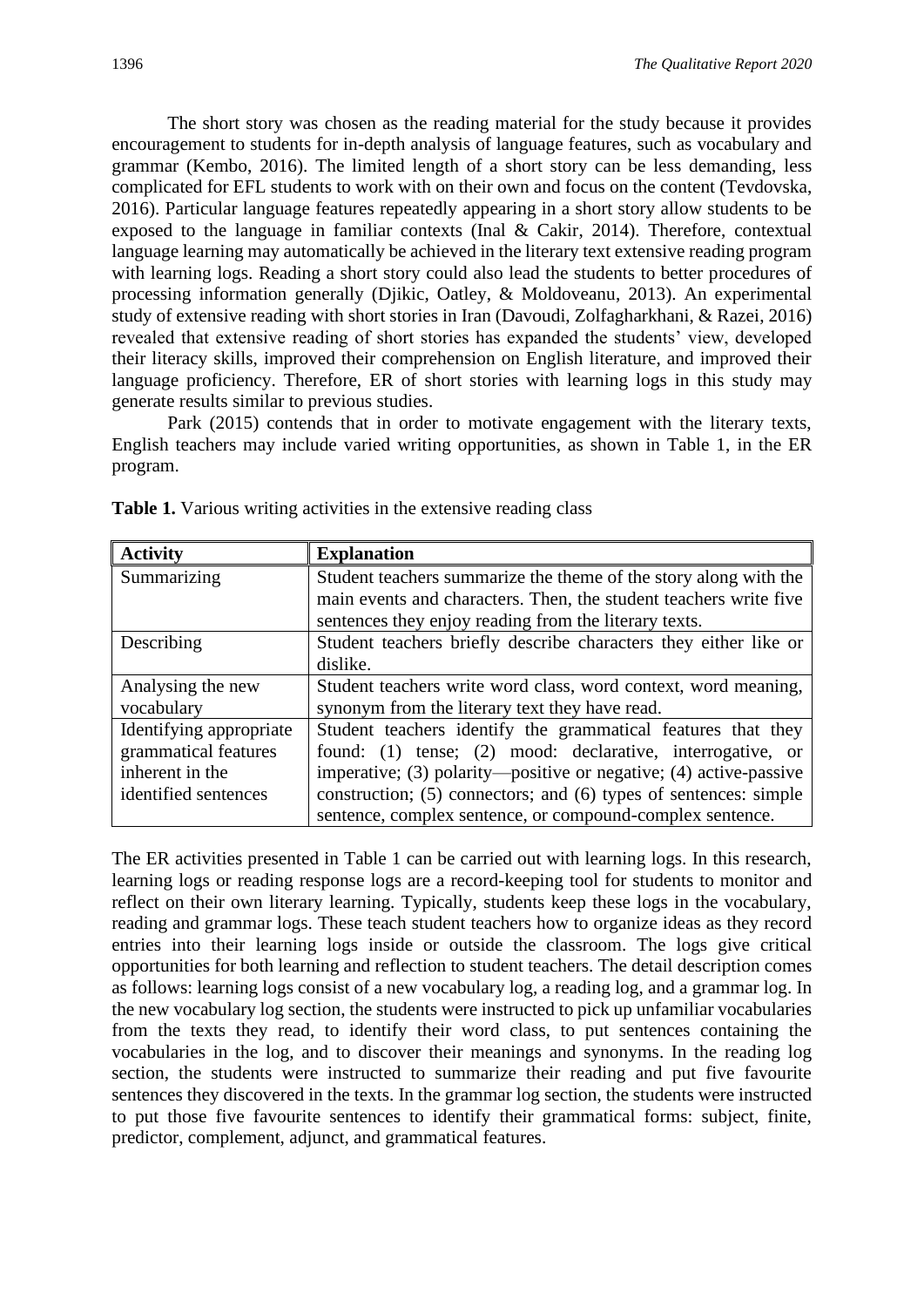### **Action learning as an approach to ER Instruction**

The notion of action learning (here after, AL) deals with a continuous process of learning and reflection that happens with the support of a group or set of colleagues, working on real issues, with the intention of getting things done (Brockbank 2007). In the present study, AL is adopted as an instructional approach (for more detailed and practical descriptions, see section "instructional procedures") comprising its goals, participants' need, and resources availability before student teachers engage in the use of learning logs as part of their learning journey (see Widodo & Rozak, 2016). This AL design emphasizes a learning process in order to capture how student teachers obtain different experiences in learning literary texts. The present study, informed by AL, admits action as the foundation of learning, contextualized and experiential learning, goal-directed and reflective thinking as a vehicle for learning, a shared or joint enterprise, and self-learning development (see Rand, 2013). With this in mind, Widodo and Rozak (2016) contend that contextualized and experiential learning allows students to learn literary texts through LL, which relate to their learning vocabulary needs, reading needs, and reading resources available. In addition, goal-oriented and reflective thinking facilitate student teachers in recognizing that ER is a personal goal-oriented activity. They maintain that through peer and teacher discussion platforms, the shared enterprise in ER with other peers enables student teachers to experience collaborative learning. By learning from each other, they can gain different perspectives. Widodo and Rozak (2016) explain that "a teacher educator plays a role as a co-partner. Self-learning development accentuates how ER builds learning autonomy. This learning autonomy enables student teachers to personalize their learning and goals" (p. 233).

### **Methods**

#### **Research design**

Two research questions guide this study: (1) In what ways do the students engage in comprehending literary texts through ER with learning logs? and (2) What are the students' reactions to these activities? To address these questions, action research design is employed in this study. Action research focuses on "changing people's practices, their understandings of their practices, and the conditions under which their practices are carried out" (Kemmis, McTaggart, & Nixon, 2014, p. 51). Informed by this reason, the action research procedures used in this study were, scaffolding, building and developing literary text knowledge, continuous extensive reading, and class presentation. They were transformational action aimed at changing the way the student teachers understood English short story. Following these arguments, the learning logs (LL) used in this study is a way to change and improve the student teachers' English literature learning. ER with learning log also aimed to impact how student teachers used and experienced literary texts as part of their learning journey.

In this study, the second author taught English literature course in the classroom. The course contains three general themes to learn: the history of English literature*,* the intrinsic elements of literary genres, and English literary works. The students participated in the ER program with LL activities as weekly assignments in which the English literary work, a short story entitled Teenage Wasteland by Anne Tyler. was the main resource for their ER program with LL activities. During conducting literature teaching, the second author collected the data from the participants. The instruments used for collecting the data, learning logs and interview questions, were designed by the first author. All of the authors collaboratively analysed the data and wrote the research report.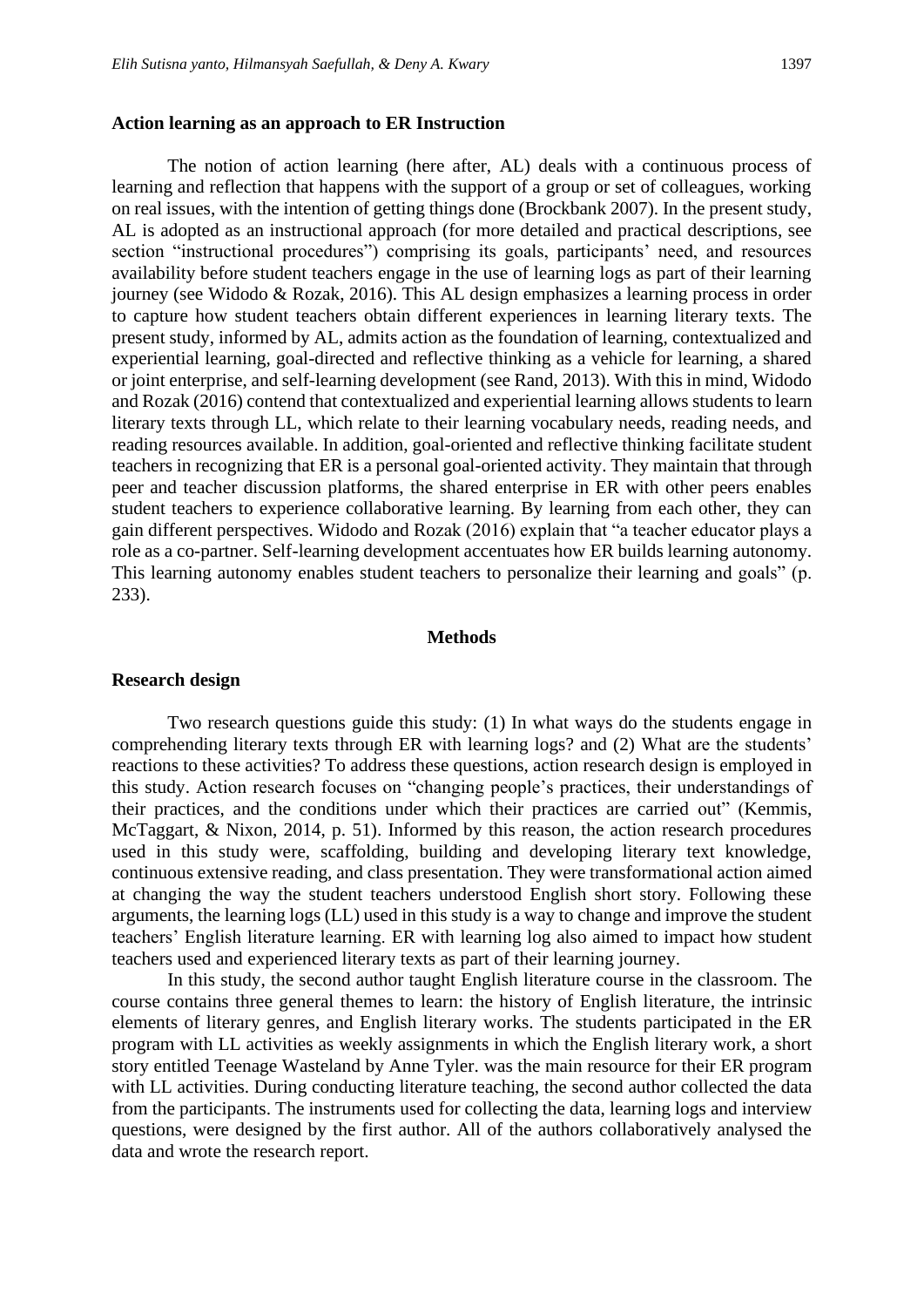## **Participants**

The present study was conducted in a department of English education of a state university located in West Java, Indonesia because of two considerations: (1) the authors obtained entry access to this site because the authors are the faculty members of this department of English education and (2) the participants was positive about this study. This study was conducted for two months from August until September 2017. Twenty-six student teachers as participants voluntarily participated in this study. The participants' age ranged from 19 to 21 years old, and their English language level was intermediate. For ethical purpose, pseudonyms are used in this article. Before the study commenced, the authors convened a meeting with the twenty-six student teachers as participants detailing an informed consent form, and distributed informed consent form sheets. We asked them to read through and sign off the form to ensure that all of the data would be kept confidential and be used for publication purposes. They agreed to sign the consent form as a legal document of their participation in the study. They also deserved the right to withdraw from the study.

# **Data Collection**

For collecting data, twenty-six student teachers agreed to write reflective journals about their experiences in literary extensive reading with learning logs. Thirteen out twenty-six participants voluntarily agreed to attend one-to-one interview. The interview questions were drawn from the extensive reading program with learning logs: reading log, grammar log, and vocabulary log (see Table 2, Table 3, and Table 4).

### **Instructional Procedures/Interventions**

In this study, the participants read a selected short story accompanied by LL for them to fill in during their reading activity. Reading short stories, a work of short, narrative prose, was part of the introduction to literature course in that it provides schemes for living, selfdiscovery, and recreation. This activity is obligatory for the students after they learn the topic about literary fiction and its intrinsic elements in this course. In this activity, the students were given the opportunity to read literary fiction as homework activity for pleasure reading. During their reading activity, the participants were encouraged to do some activities based on the learning logs. Learning logs was deployed as instructional mediation for the student teachers to do engaging ER tasks. The classes met once a week and ran for 2 hours respectively. Before the students embarked upon doing literary text extensive reading with learning logs activities, they were scaffolded to perform such tasks in the first three class periods. For this reason, the participating English teachers and the application of literary text extensive reading with learning logs in order to develop their vocabulary acquisition and lexical knowledge, reading fluency, reading proficiency and language proficiency, sustained motivation for independent reading, behaviours of speed reading and repeated reading, autonomous learning, and enjoyment of reading (see Widodo, 2016). These classes were carried out in regular class periods inasmuch as the adoption of LL was one of the instructional innovations aiming to help students become competent and engaged EAL literary readers. As a whole, the adoption of learning logs aimed to explore different literary texts, familiarize the students with elements of fiction, various literary genres and their cultural and historical contexts particularly they engaged in short stories elements: setting, characterization, plot and structure, narration and point of view, conflict, climax, theme and style through reading written texts, and raise their awareness of how English operates within such texts. Overall, the students engaged in the following instructional activities.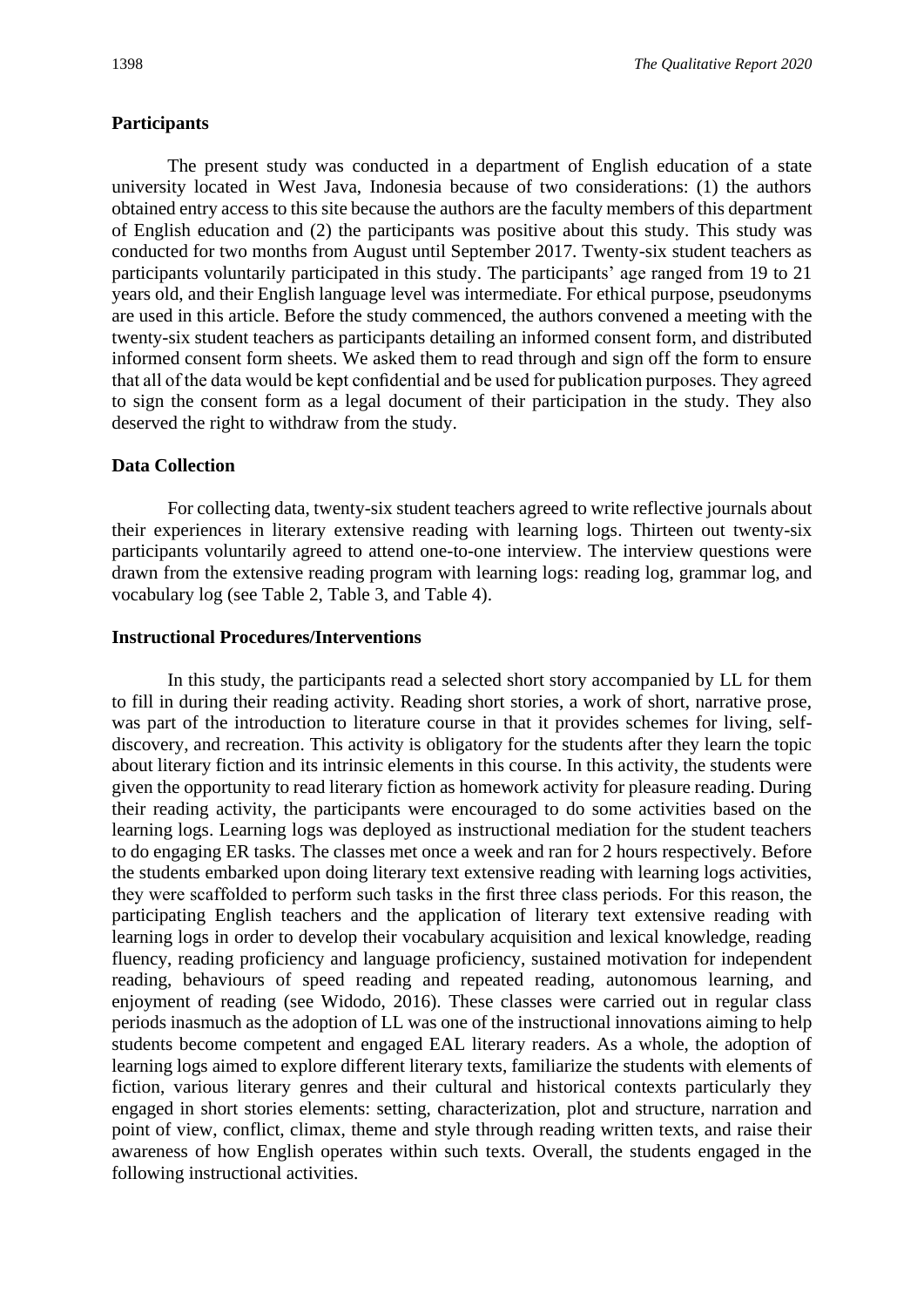The goals of using ER with LL were to help student teachers raise their awareness in improving student teachers' reading comprehension and to engage them in collaborative autonomous and reflective reading. Throughout the project of ER with LL, the participants were engaged in the following tasks:

- 1. **Scaffolding:** Before the student teachers started reading the chosen textbook outside class time, the teacher explained the learning records (logs): reading log, grammar log and vocabulary log (see Table 2, Table 3 and Table 4). The grammar log was used to record grammatical resources the student teachers learned. The vocabulary log was employed to record all the lexical items the student teachers learned or found useful. The teacher demonstrated how to complete all these logs along with how to read a textbook. Due to limited in-class time, the student teachers were randomly asked to report on their learning logs in each of the class period (see Widodo, 2015, 166-167).
- 2. **Building and developing literary text knowledge mediated by language as a semiotic tool:** The student teachers were assigned to read a short story that the teacher chose. This activity gave the student teachers more opportunities to build and develop literary knowledge and, at the same time, develop language ability. English medium textbooks chosen were relevant to the student teachers' course: Introduction to Literature. The student teachers had access to the short story. Each of the individual student teachers had a copy of the chosen book or an electronic version of the short story so that they had out-of-class extensive reading experience "to maximize reading time and build a habit of reading to learn and reading to mean" (see Widodo, 2015, p. 166).
- 3. **Continuous Extensive Reading**: the student teachers were engaged in the act of reading as a meaning-making (ideational meaning, interpersonal meaning, and textual meaning). The reading processes include repeated reading (RR), speed reading (SR), and reading for meta-language analysis. In the first 2 months, the student teachers encountered many unfamiliar words. To solve the difficulty to read longer literary English texts on a dayto-day basis, student teachers - re-read the texts to understand the gist of the texts. Student teachers did repeat reading in order to complete components of the reading logs, such as "a summary of your reading" and "best quotes" that they did enjoy reading (see table 2. reading log).
- 4. **Class presentation:** Student teachers were randomly asked to share the learning logs (reading log, grammar log and vocabulary log) they made during each class period.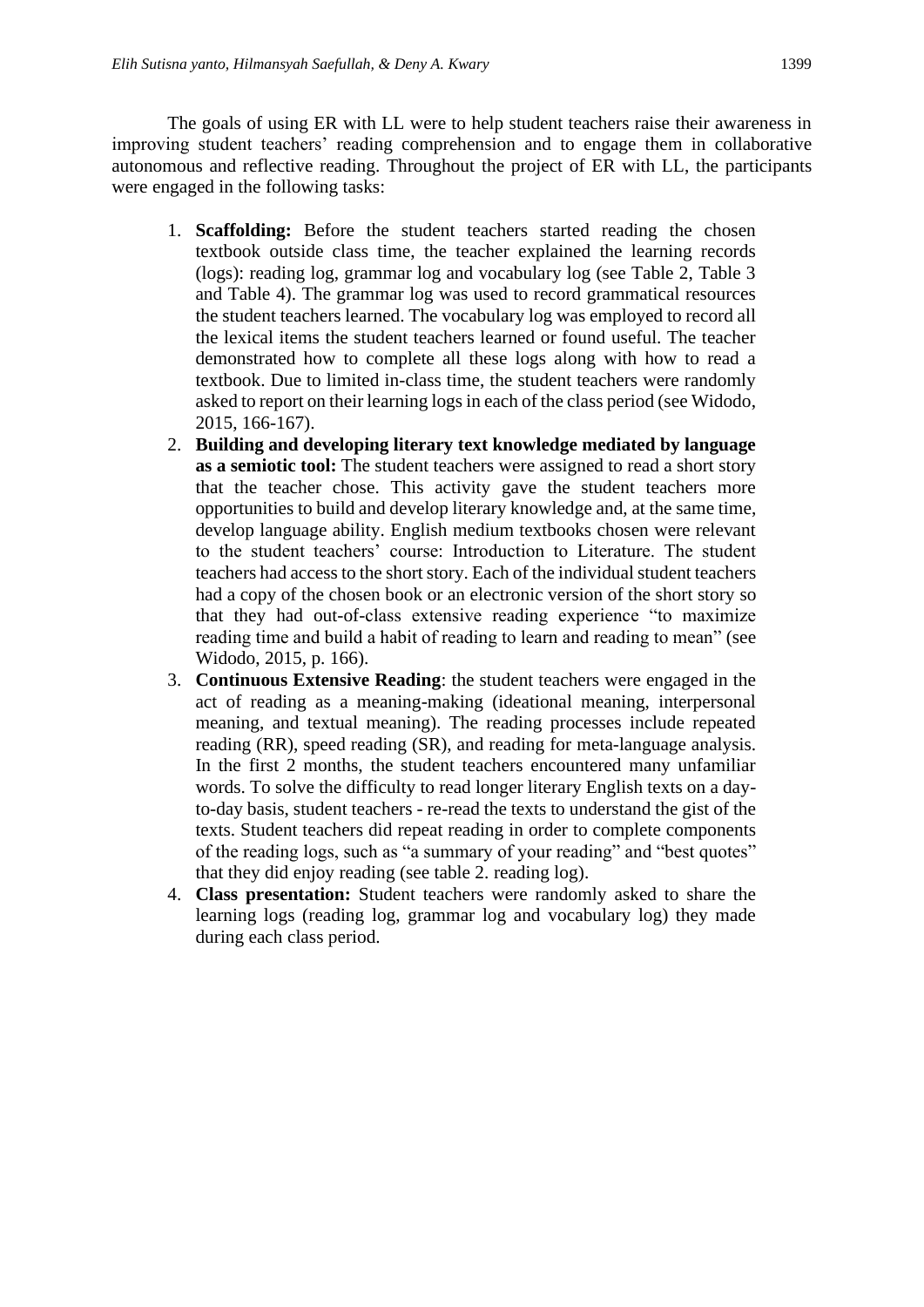# **Table 2.** Reading log

| ID Number       | : 1510631060025                  |
|-----------------|----------------------------------|
| Semester/Class  | $\cdot$ 4/4F                     |
| Source of Text: | :Teenage Wasteland by Anne Tyler |

| Week/ | Minutes | Pages | A summary of your reading      | Gramm   | Vocabulary   | Best Quotes (Write 5                |
|-------|---------|-------|--------------------------------|---------|--------------|-------------------------------------|
| Date  |         |       |                                | ar      | learned      | favorite quotes you                 |
|       |         |       |                                | learned |              | do enjoy reading                    |
| March | 15      | 9     | One day her mother, Daisy,     | Present | cowlick      | Given one more                      |
| 02,   |         |       | came to school to fulfill her  | simple  |              | chance, she'd do it                 |
| 2017  |         |       | teacher's call, Mr. Lanham.    |         | endearing    | perfectly-hug him                   |
|       |         |       | Donny had problems with        | Past    | face         | more, praise him                    |
|       |         |       | his school, about his attitude | simple  |              | more, or perhaps                    |
|       |         |       | and even his academic.         |         | disruptive   | praise him less.                    |
|       |         |       | From that moment on,           | Sentenc |              |                                     |
|       |         |       | Daisy was paying more          | e Forms | delinquent   | "Yes," said the tutor,              |
|       |         |       | attention to Donny.            |         |              | "but you and I both                 |
|       |         |       |                                |         | sagging      | know there's more                   |
|       |         |       | In the beginning, Donny had    |         | inwardly     | to it than mere                     |
|       |         |       | a good improvement of his      |         |              | grades, don't we? I                 |
|       |         |       | grade, but not with his        |         | required     | care about the whole                |
|       |         |       | attitude. Donny kept break     |         |              | child—his                           |
|       |         |       | the school's laws. Donny       |         |              | happiness, his self-                |
|       |         |       | finally entrusted to a         |         | snappish     | esteem. The grades                  |
|       |         |       |                                |         |              |                                     |
|       |         |       | psychologist named Calvin      |         | botched      | will come. Just give<br>them time." |
|       |         |       | Beadle. Donny had a            |         |              |                                     |
|       |         |       | meeting with Cal three         |         | sober        |                                     |
|       |         |       | times a week.                  |         |              | "We'll fight it," said              |
|       |         |       | Unfortunately, when            |         | subdued      | Cal.                                |
|       |         |       | Donny's attitude began to      |         |              |                                     |
|       |         |       | improve, his grades actually   |         | considerable | In the end, she can                 |
|       |         |       | decrease. Cal assures Daisy    |         |              | only sigh and search                |
|       |         |       | that there is something more   |         | pondering    | for a cooler spot on                |
|       |         |       | important than Donny's         |         |              | the pillow.                         |
|       |         |       | value at the time, his         |         | bewildered   |                                     |
|       |         |       | happiness and his self-        |         |              | It flies up, it sinks               |
|       |         |       | esteem.                        |         | handlebar    | through the hoop,                   |
|       |         |       |                                |         |              | descends, lands in a                |
|       |         |       | In April, Donny has been       |         | glaring      | yard littered with                  |
|       |         |       | dropped-out from school        |         |              | last year's leaves                  |
|       |         |       | because the teacher found      |         | perturbed    | and striped with bars               |
|       |         |       | beers and cigarettes in        |         |              | of sunlight as white                |
|       |         |       | Donny's locker. Daisy was      |         | shambled     | as bones, bleached                  |
|       |         |       | waiting for Donny to come      |         |              | and parched and                     |
|       |         |       | home, but Donny was            |         | evasive      | cleanly picked.                     |
|       |         |       | disappear. Instead of going    |         |              |                                     |
|       |         |       | home, Donny went to Cal's      |         | flutter      |                                     |
|       |         |       | place. Cal was the only        |         |              |                                     |
|       |         |       | place where Donny could be     |         | suggestible  |                                     |
|       |         |       | comfortable with, and the      |         | slouch       |                                     |
|       |         |       | only person Donny might        |         |              |                                     |
|       |         |       | believe to pour out his heart. |         | forlorn      |                                     |
|       |         |       | And it turns out, Donny said   |         |              |                                     |
|       |         |       | that there was a boy who       |         | talisman     |                                     |
|       |         |       | didn't like him and put a      |         |              |                                     |
|       |         |       | bottle of beer and cigarettes  |         | muzzy        |                                     |
|       |         |       | into his locker.               |         |              |                                     |
|       |         |       |                                |         | spiky        |                                     |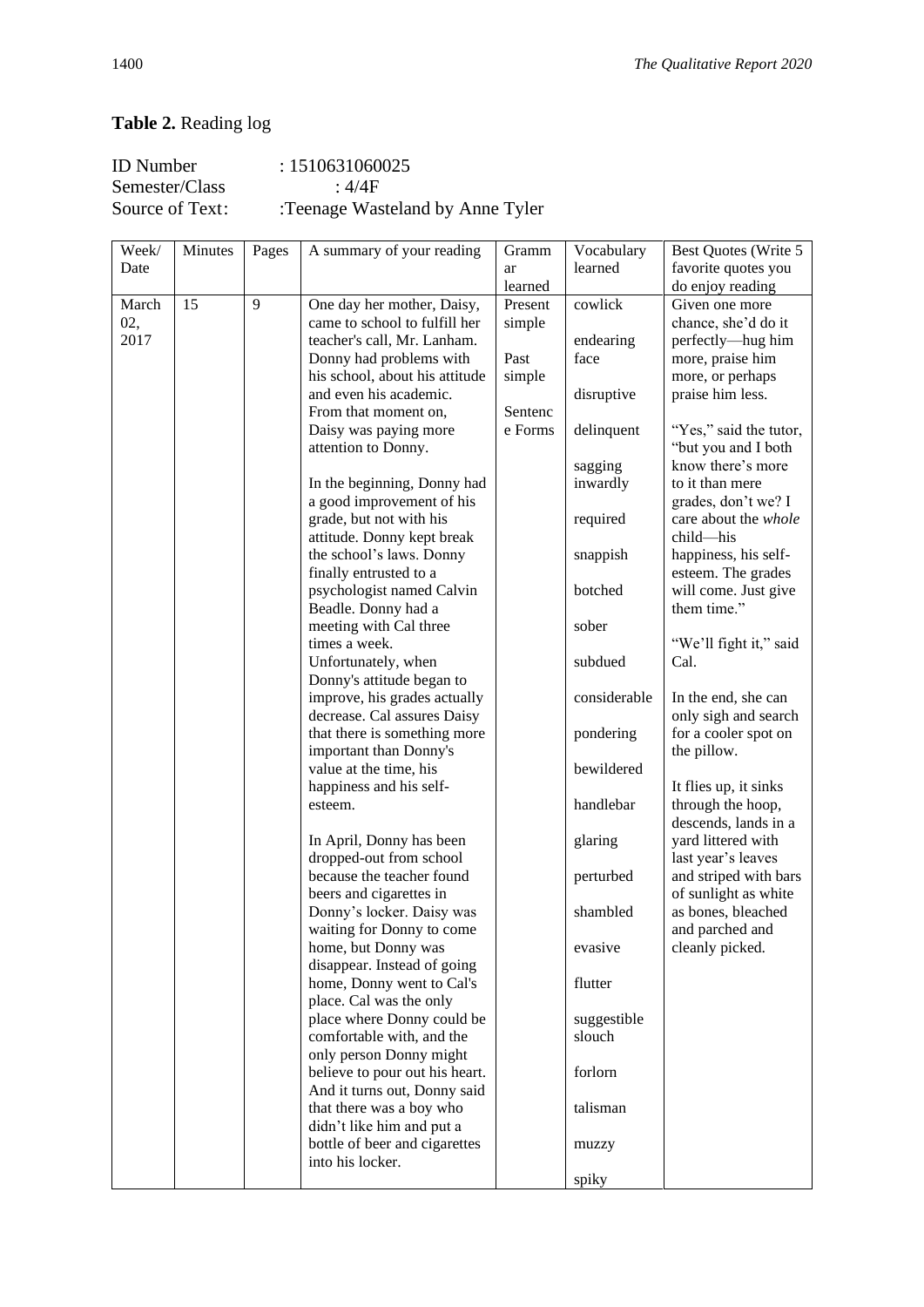|  | After the incident, Donny     |              |  |
|--|-------------------------------|--------------|--|
|  | entered public school and     | jittering    |  |
|  | stopped the tutoring session. |              |  |
|  | Despite his academic          | expulsion    |  |
|  | condition getting better,     |              |  |
|  | however, it seems Donny       | reluctant    |  |
|  | looks exhausted, bleak and    |              |  |
|  | depressed, he does not even   | soothed      |  |
|  | have friends. During the      |              |  |
|  | final exam of the first week  | swollen      |  |
|  | of June, Donny did not        | punitive     |  |
|  | come home and from then       |              |  |
|  | on he was never seen again.   | vindictive   |  |
|  | Then his mother who yearns    |              |  |
|  | for his son, and regrets all  | petty        |  |
|  | his negligence all along.     | misdeed      |  |
|  |                               |              |  |
|  |                               | feverish     |  |
|  |                               |              |  |
|  |                               | avid         |  |
|  |                               |              |  |
|  |                               | plodding off |  |
|  |                               |              |  |
|  |                               | parched      |  |

# **Table 3.** Grammar log

Instructions:

Put your five favourite best quotes in the short story you have read into the grammar log below. Identify appropriate grammatical features inherent in the identified sentences: (1) Tense; (2) Mood: Declarative, Interrogative, or imperative; (3) Polarity—Positive or Negative; (4) Active-Passive Construction; (5) Connectors; and (6) Types of Sentences: Simple Sentence, Complex Sentence, or Compound-Complex Sentence

| <b>ID</b> Number | : 1510631060026                  |
|------------------|----------------------------------|
| Semester/Class   | : $4/4F$                         |
| Source of Text:  | :Teenage Wasteland by Anne Tyler |

|                |                                                                                                           |             | <b>Grammatical Form</b> |               |             |                           |                                                                     |  |  |  |
|----------------|-----------------------------------------------------------------------------------------------------------|-------------|-------------------------|---------------|-------------|---------------------------|---------------------------------------------------------------------|--|--|--|
| N <sub>o</sub> | Sentence                                                                                                  | Subject     | Finite                  | Predicator    | Complement  | Adjunct                   | Features                                                            |  |  |  |
| $\mathbf{1}$   | She'd do it<br>$perfectly$ —<br>hug him<br>more, praise<br>him more,<br>or perhaps<br>praise him<br>less. | she         | Do                      | Hug<br>Praise | Him         | Perfectly<br>More<br>Less | Present<br>Declarative<br>Positive<br>Active<br><b>Or</b><br>Simple |  |  |  |
|                |                                                                                                           |             |                         |               |             |                           |                                                                     |  |  |  |
| $\overline{2}$ | But you and                                                                                               | You         | Know                    | Know          | Grades      |                           | Present and                                                         |  |  |  |
|                | I both know                                                                                               | and I       | <b>Is</b>               | Care          | Whole child |                           | Future                                                              |  |  |  |
|                | there's                                                                                                   | $\mathbf I$ | Care                    | Come          | Them        |                           | Declarative                                                         |  |  |  |
|                | more to it                                                                                                |             | Will                    |               |             |                           | Positive                                                            |  |  |  |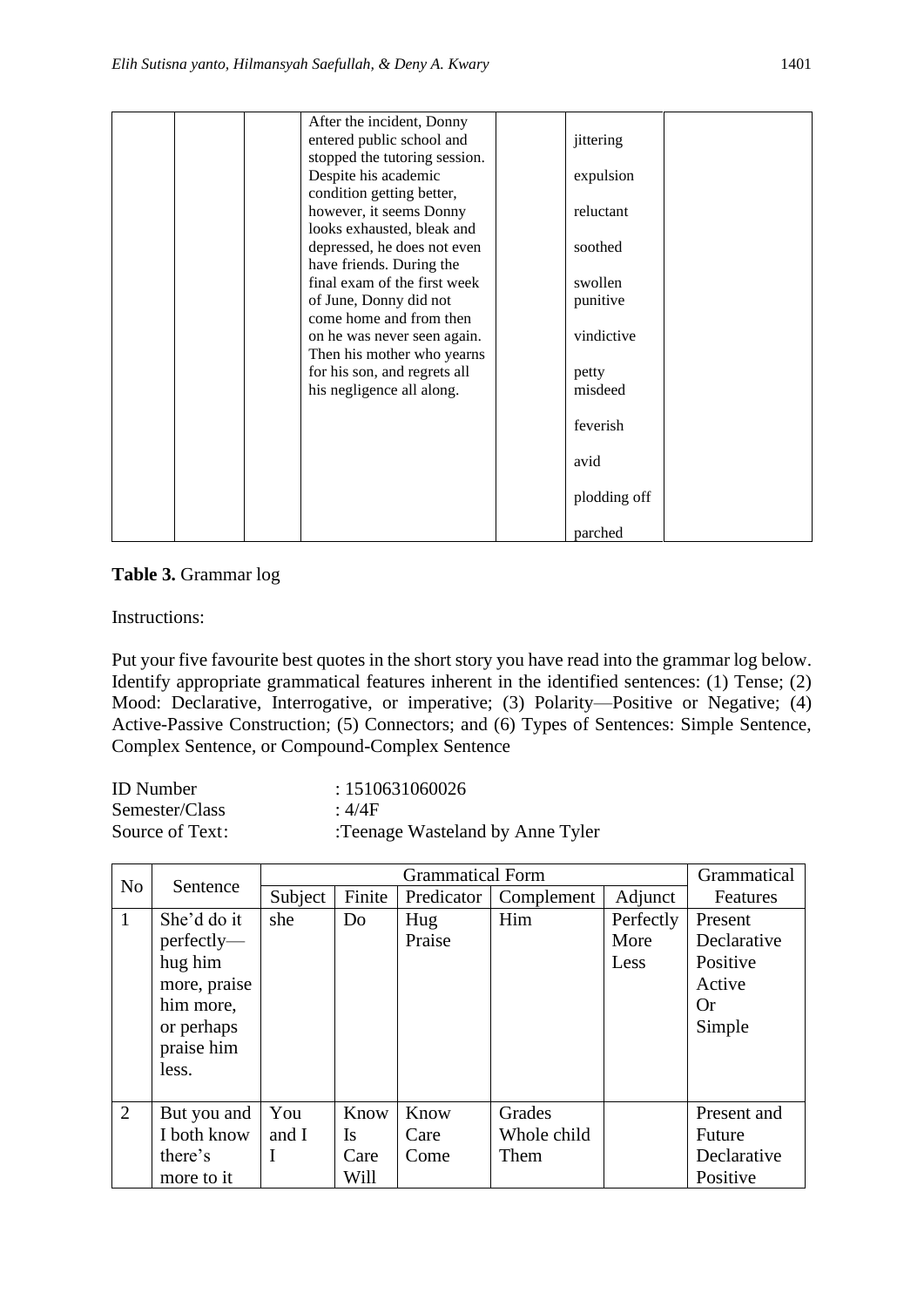|                | than mere<br>grades,<br>don't we? I<br>care about<br>the whole<br>child-his<br>happiness,<br>his self-<br>esteem. The<br>grades will<br>come. Just<br>give them<br>time.                                                                               | The<br>grades |                             |                    |                                            |                      | Active<br><b>But</b><br>Compound                                                      |
|----------------|--------------------------------------------------------------------------------------------------------------------------------------------------------------------------------------------------------------------------------------------------------|---------------|-----------------------------|--------------------|--------------------------------------------|----------------------|---------------------------------------------------------------------------------------|
| 3              | "We'll fight<br>it," said<br>Cal.                                                                                                                                                                                                                      | We            | Will                        | Fight              | It                                         |                      | Future<br>Declarative<br>Positive<br>Passive<br>N <sub>o</sub><br>connector<br>Simple |
| $\overline{4}$ | In the end,<br>she can<br>only sigh<br>and search<br>for a cooler<br>spot on the<br>pillow.                                                                                                                                                            | She           | Can                         | Sigh and<br>search | Coller spot                                | On the<br>pillow     | Future<br>Declarative<br>Positive<br>Active<br>In the end,<br>Simple                  |
| 5              | It flies up, it<br>sinks<br>through the<br>hoop,<br>descends,<br>lands in a<br>yard littered<br>with last<br>year's<br>leaves and<br>striped with<br>bars of<br>sunlight as<br>white as<br>bones,<br>bleached<br>and parched<br>and cleanly<br>picked. | It            | Flies<br>up<br><b>Sinks</b> | Flies up<br>sinks  | Through the<br>hoop,<br>descends,<br>lands | In a yard<br>cleanly | Present<br>Declarative<br>Positive<br>Active<br>And,<br>Simple                        |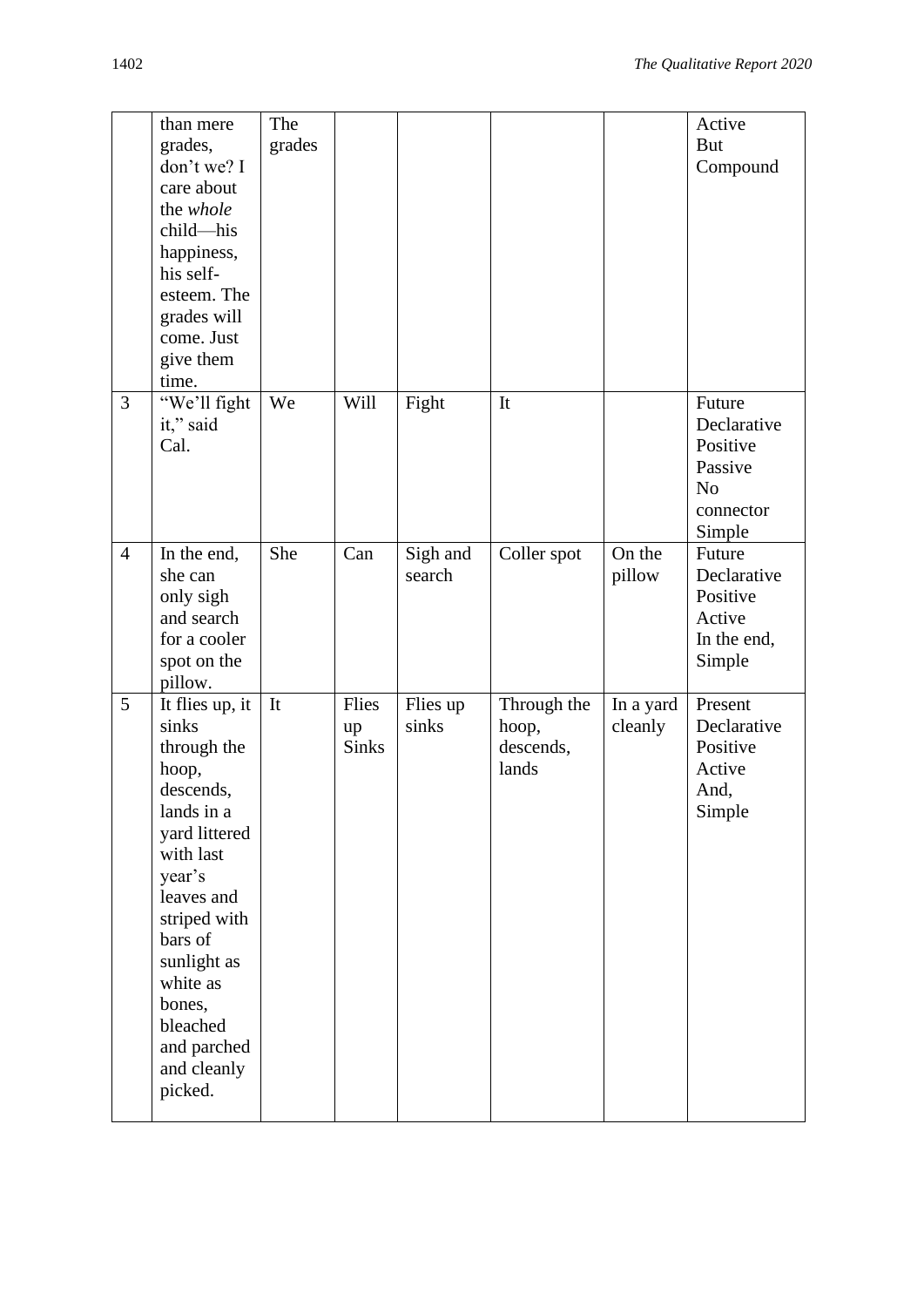To examine students' responses to the use of extensive reading with learning logs, empirical data were collected through reflective journals and semi-structured interviews. The reflective journals were used to gather information on student teachers' thoughts of learning literary vocabulary through extensive reading with learning logs: vocabulary log, reading log, and grammar log. The interviews were audio recorded to generate more contextual data, to gather richer data, and to enable the researchers to do careful micro-interaction and thematic analyses and interpretation by playing back the digital data many times (DuFon, 2002; Fetterman, 2010). Semi-structured interviews served as verbal justifications from the participants for what was observed in the classroom and for what was unknown in the classroom observation. The semi-structured interviews were conducted with thirteen participants to obtain in-depth information about the participants' experiences of literary vocabulary learning in the course and their thoughts on vocabulary learning using extensive reading with learning logs. The questions for the interviews are presented in appendix 1 (See appendix 1 for a List of Interview Questions). All interviews were conducted in Indonesian language, and the scripts were translated into English. All of these encounters were digitally recorded with the permission of the participants. All of the interview data were transcribed, sorted out, and labelled as emergent themes. All of the data were analysed through an interpretative and narrative lens.

Qualitative data garnered from the reflective accounts and interviews were analysed using thematic content analysis (see Braun & Clarke, 2006). It was used because all of the data were experienced by the participants. The participants as data producers or constructors created new meaning or knowledge that is subject to close scrutiny. Thus, the one-to-one interviews (*n*   $=$  13), and the student teachers' learning log works ( $n = 26$ ), and the reflective accounts ( $n =$ 26) were interpretatively analysed. In particular, these qualitative data were sorted and labelled to fully see the interpretation of the participants along with their experiences and situations.

### **Results**

Based on selective data analysis and drawing on the thematic analyses of the students' reflective journals, and interviews, three main themes were identified. These themes include (1) the usefulness of extensive reading with learning logs in learning literary vocabulary, (2) promoting autonomous learning in reading literary text with learning logs, and (3) the benefits and challenges of ER with learning logs. These themes reflect two central questions under research namely (1) In what ways do the students engage in comprehending literary texts through ER with learning logs? and (2) What are the students' reactions to these activities? These results are presented in a narrative way accompanied with discussions. To identify patterns and develop the themes, the data collected from the interviews and students' reflective journals were analysed using Braun and Clarke's (2006) thematic analysis. The thematic analysis is employed to thematize meanings; it is an analytical tool for "identifying, analysing, and reporting patterns (themes) within data" (Braun & Clarke, 2006, p. 79). This analysis embraced familiarization with data, generating initial codes, searching for themes among codes, reviewing themes, defining and naming themes, and producing the final report (see Braun & Clarke 2006 for a fuller discussion of each step). Thus, the data were coded and categorized to develop themes, which represented datasets relevant to specific research questions (Braun & Wilkinson, 2003).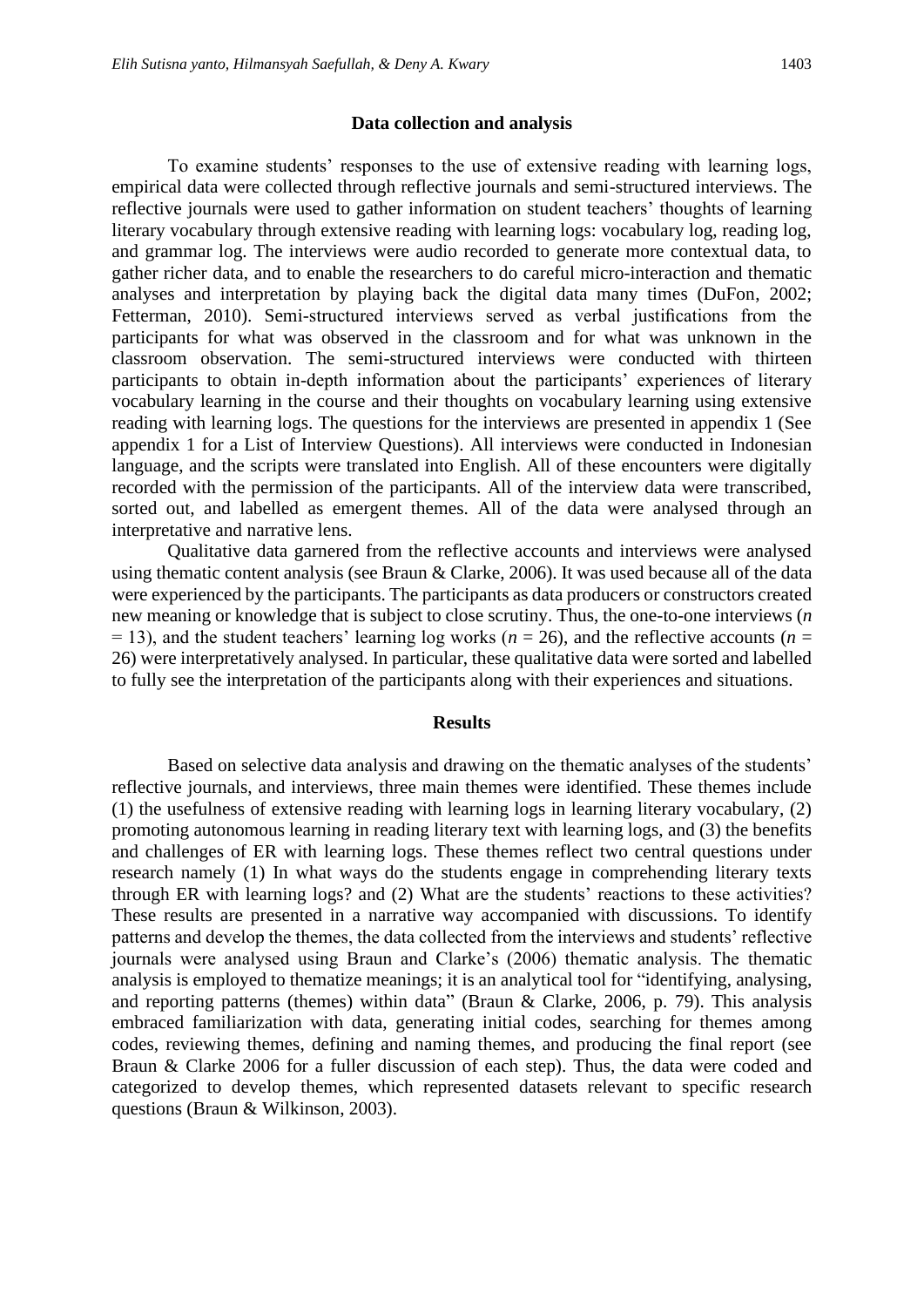# **The usefulness of ER with learning logs in learning literary vocabulary**

Vocabulary is fundamental to grammar. Building literary vocabulary was of concern among student teachers who learned literary texts because most of the student teachers still struggled with literary terms, which obstructed comprehending of literary words. The students' responses on the use of LL were positive. All of the students expressed that learning literary vocabulary using vocabulary log was effective and helpful. Additionally, in students' reflective journal, they reflected positively. Student teachers noticed that LL improved their literary vocabulary - not only the meaning but also the word classes of the literary vocabularies. This argument concurs with three students' reactions of empirical evidence on the interest of LL on learning literary vocabulary.

## **Table 4.** Vocabulary log

| <b>ID</b> Number | : 1510631060030                                                   |
|------------------|-------------------------------------------------------------------|
| Semester/Class   | $\cdot$ 4/4F                                                      |
| Source of Text   | :Teenage Wasteland by Anne Tyler                                  |
| Instruction      | : Please pick unfamiliar words from the short story you have read |
|                  | and fill in the new vocabulary log below.                         |

|                |           | <b>Word Class</b>       |                                        |                                                              |                                                  |                         |                                                                                                                                                                                   |                                                                                                                        |                              |
|----------------|-----------|-------------------------|----------------------------------------|--------------------------------------------------------------|--------------------------------------------------|-------------------------|-----------------------------------------------------------------------------------------------------------------------------------------------------------------------------------|------------------------------------------------------------------------------------------------------------------------|------------------------------|
| N<br>$\Omega$  | Word      | N<br>$\Omega$<br>u<br>n | $\overline{\mathsf{V}}$<br>e<br>r<br>b | A<br>d<br>j<br>e<br>$\mathbf{C}$<br>ti.<br>$\mathbf{V}$<br>e | $\mathbf{A}$<br>d<br>$\mathbf{V}$<br>e<br>r<br>h | Page,<br>Para-<br>graph | <b>Word Context</b><br>(Put sentences<br>containing<br>unfamiliar words)                                                                                                          | <b>Word Meaning</b>                                                                                                    | Synonym                      |
| 1              | Wasteland | $\mathbf{V}$            |                                        |                                                              |                                                  | 60                      | "Teenage                                                                                                                                                                          | Any barren or                                                                                                          | Wilderne                     |
|                |           |                         |                                        |                                                              |                                                  |                         | Wasteland"                                                                                                                                                                        | uninteresting<br>place                                                                                                 | SS,<br><b>Dessert</b>        |
| $\overline{2}$ | Cowlick   | V                       |                                        |                                                              |                                                  | 1                       | He used to have<br>very blond hair-<br>almost white-cut<br>shorter than other<br>children's so that<br>on his crown a little<br>cowlick always<br>stood up to catch<br>the light. | A lock of hair<br>that grows in<br>direction<br>different from<br>the rest and<br>that resists<br>being combed<br>flat | Tousled                      |
| 3              | Inwardly  |                         |                                        |                                                              | $\mathbf{V}$                                     | $\overline{4}$          | She sat next to him<br>as he worked,<br>trying to be<br>encouraging,<br>sagging inwardly as<br>she saw the poor<br>quality of<br>everything he did-                               | (of a particular<br>thought,<br>feeling, or<br>action)<br>registered or<br>existing in the<br>mind but not             | Inside, in<br>one's<br>heart |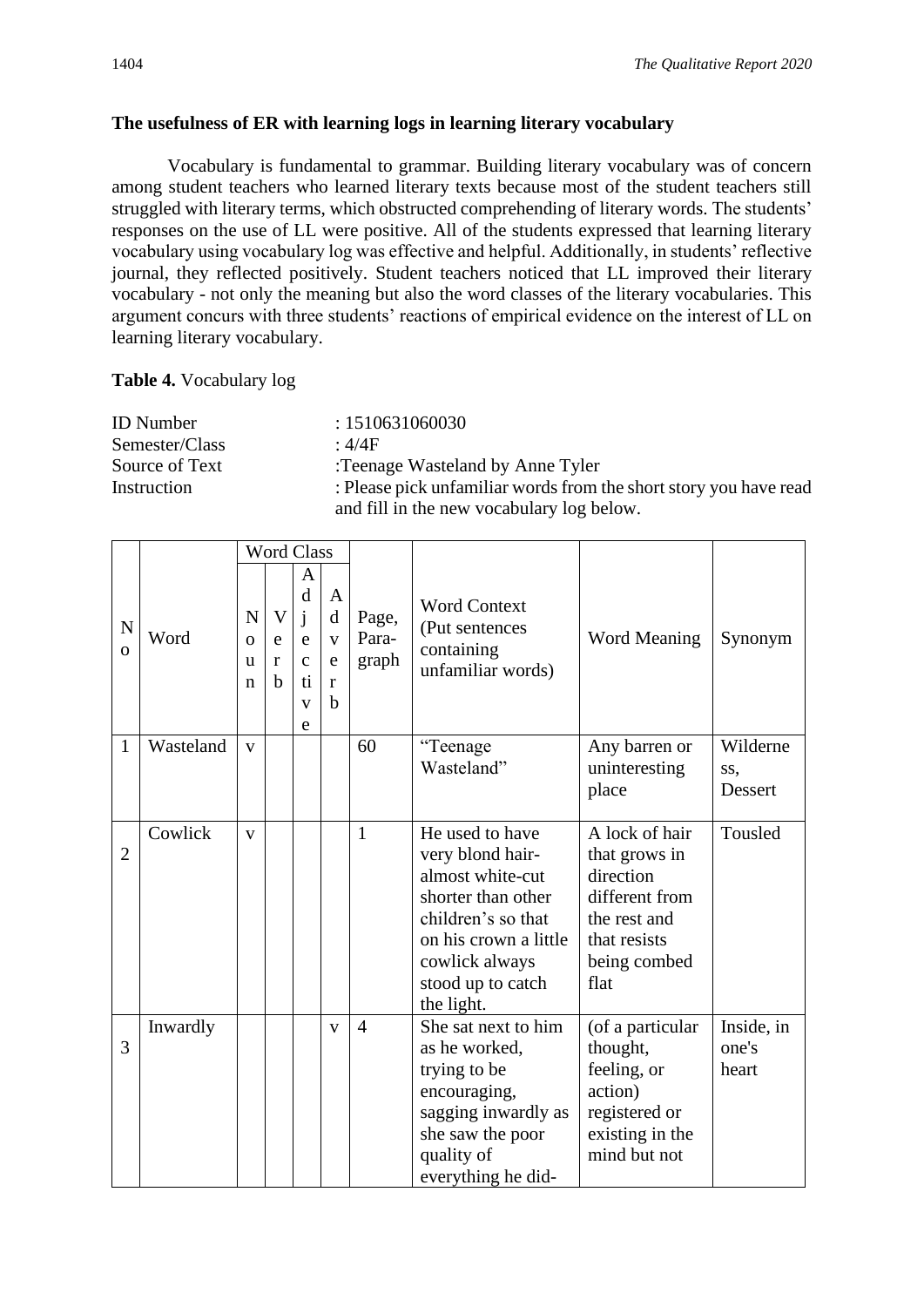|                |        |              |              |              |    | the sloopy mistakes   | expressed to    |              |
|----------------|--------|--------------|--------------|--------------|----|-----------------------|-----------------|--------------|
|                |        |              |              |              |    | in math $()$          | others.         |              |
| $\overline{4}$ | Slouch | $\mathbf{V}$ | $\mathbf{V}$ |              | 40 | She saw Donny         | 1. Stand,       | 1. Slump     |
|                |        |              |              |              |    | suddenly from a       | move, or sit in | 2.Incomp     |
|                |        |              |              |              |    | whole new angle :     | a lazy,         | etent        |
|                |        |              |              |              |    | his pathetically      | drooping way.   |              |
|                |        |              |              |              |    | poor posture, that    | 2.A lazy,       |              |
|                |        |              |              |              |    | slouch so forlon $()$ | drooping        |              |
|                |        |              |              |              |    |                       | posture or      |              |
|                |        |              |              |              |    |                       | movement        |              |
|                | Muzzy  |              |              | $\mathbf{V}$ | 50 | He sounded muzzy.     | Unable to think | <b>Dizzy</b> |
|                |        |              |              |              |    |                       | clearly;        |              |
| 5              |        |              |              |              |    |                       | confused        |              |
|                |        |              |              |              |    |                       |                 |              |

Most of the student teachers stated that they enjoyed doing ER with LL. They argued that literary terms were not just a list of vocabulary, but also these terms were related to key words in literary texts which highlighted understanding of literary knowledge. As Andi commented,

I like to learn literary vocabulary through learning log. It was effective and helpful in learning literary vocabulary. I really enjoyable to do the activities

Generally speaking, the student teachers engaged in a wide range of the activities, doing ER along with LL, which allow them deal with different lexico-grammatical resources at the short story they read. With this reason, the student teachers made vocabulary and grammar logs in order to save trajectory of what lexico-grammatical resources they learned. Rita told:

It was a great experience that I could learn many important literary words that I had never known before. It was also interesting that I could learn the words by finding the meanings using on line dictionary and corpus.

The student teachers remarked that doing ER along with LL made them learn some vocabularies in the short story by using digital dictionaries, corpus, and translators i.e., the word "endearing," "delinquent," "botched," and "morass" that means producing feelings of affection or fondness, somebody, especially a young person, who has acted antisocially or broken the law, spoiled through incompetence or clumsiness, and any confusing or troublesome situation esp. one that is difficult to be free from respectively. As Nina recounted that

Through learning logs, I could know the literary vocabularies from literary texts. For me, learning logs were effective in doing ER literary texts. With this I could interact and share my logs with the class.

The three students' responses indicate that learning literary vocabulary through learning logs could be more interesting and enjoyable to learners. From their responses it can also be implied that through using LL the texts could be more comprehensible and remembered for the student teachers. In addition, the student teachers' responses suggest that new perspectives to learn literary words could be gained from using LL. The participants' responses also imply that LL can be an effective tool in learning literary vocabulary because LL may act as a tool for selfdevelopment and as a form of diary for recording and enhancing experiential learning. Based on the responses, it can also be suggested that LL is not just a tool for learning literary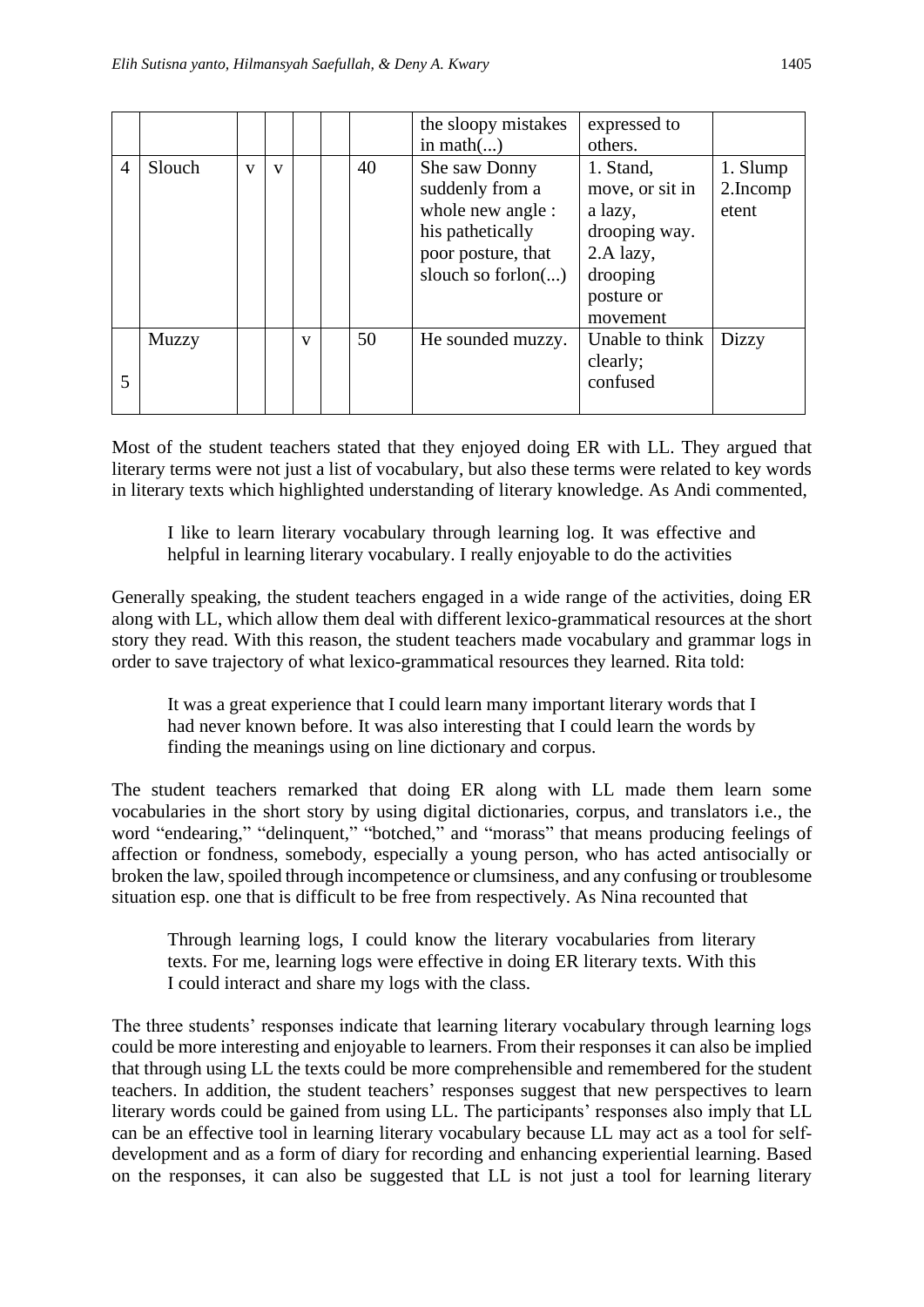vocabulary, but it may also allow the student teachers to engage in reading as a meaningmaking task. The finding of the study aligns with Fisher and Frey's observation (2014, p. 598) that "[v]ocabulary lies at the heart of content learning, as it serves as a proxy for students' understanding of concepts." In content based language learning i.e., literary texts, vocabulary building aims to assist student teachers recognize how vocabulary plays a role in making meaning in literary texts. Hence, vocabulary is a linguistic resource shaped by the contextual and social constraints integral parts of the "social system" (Halliday, 1994; Widodo, 2015).

### **Promoting Autonomous Learning in Reading Literary Text through Learning logs**

The students' responses to the use of learning logs in terms of autonomous learning were positive. All student teachers felt that LL was useful; they used reading log to record their information they learn. Grammar log was used to log grammatical resources the student teachers learned. Vocabulary log was used to note all the lexical items the student teachers leaned or found important to understand the literary texts i.e., short story text. Overall, the students expressed that learning logs could help them be independent and active learners in comprehending English literary texts as demonstrated in the following excerpts from the students' reflective journals. This is clearly evidenced in the following interview responses.

### Budi

Learning log help me understand unknown words independently. It made me know their meanings deeply and through analysed the grammatical forms and grammatical features, they helped me actively comprehend the whole story.

Dita

With learning logs I could be more actively and independently find the meanings of unfamiliar words in the story by reading the literary text repeatedly. Without learning logs I might have only found the meanings of the words without trying to understand deeply and I might have quickly forgotten them.

All of the students agreed that the tool could facilitate them to understand unfamiliar words independently and actively. They also reported that they were able to systematically record some words to comprehend the texts. More importantly, by using the tool they were extremely motivated to learn new words and to comprehend the literary text by reading it repeatedly. Most of the student teachers made use of repeated reading in order to complete components of the reading logs: a summary of your reading and best quotes. These suggest that through LL "student teachers increased their reading ability, developed positive attitudes toward reading, had increased motivation to read, and made gains in various aspect of proficiency in English, including vocabulary and writing" (Day & Bamford, 1998, p. 33).

# **Benefits and Challenge of ER with Learning logs**

The result of interviews show that all the student teachers could obtain some benefits from the literary text extensive reading program with learning logs. This program could facilitate the students to gain new vocabularies in literary texts i.e., short story text. The activities included in the learning logs during extensive reading could also encourage the students to identify and learn sentence structures in contexts. The overall results suggested that learning logs helped the students understand the contents of the texts. For example, Tiara recounted that for her she got benefits that she recognized some unfamiliar words from the short story text. Besides, she could understand how to use tenses. And she could analyse the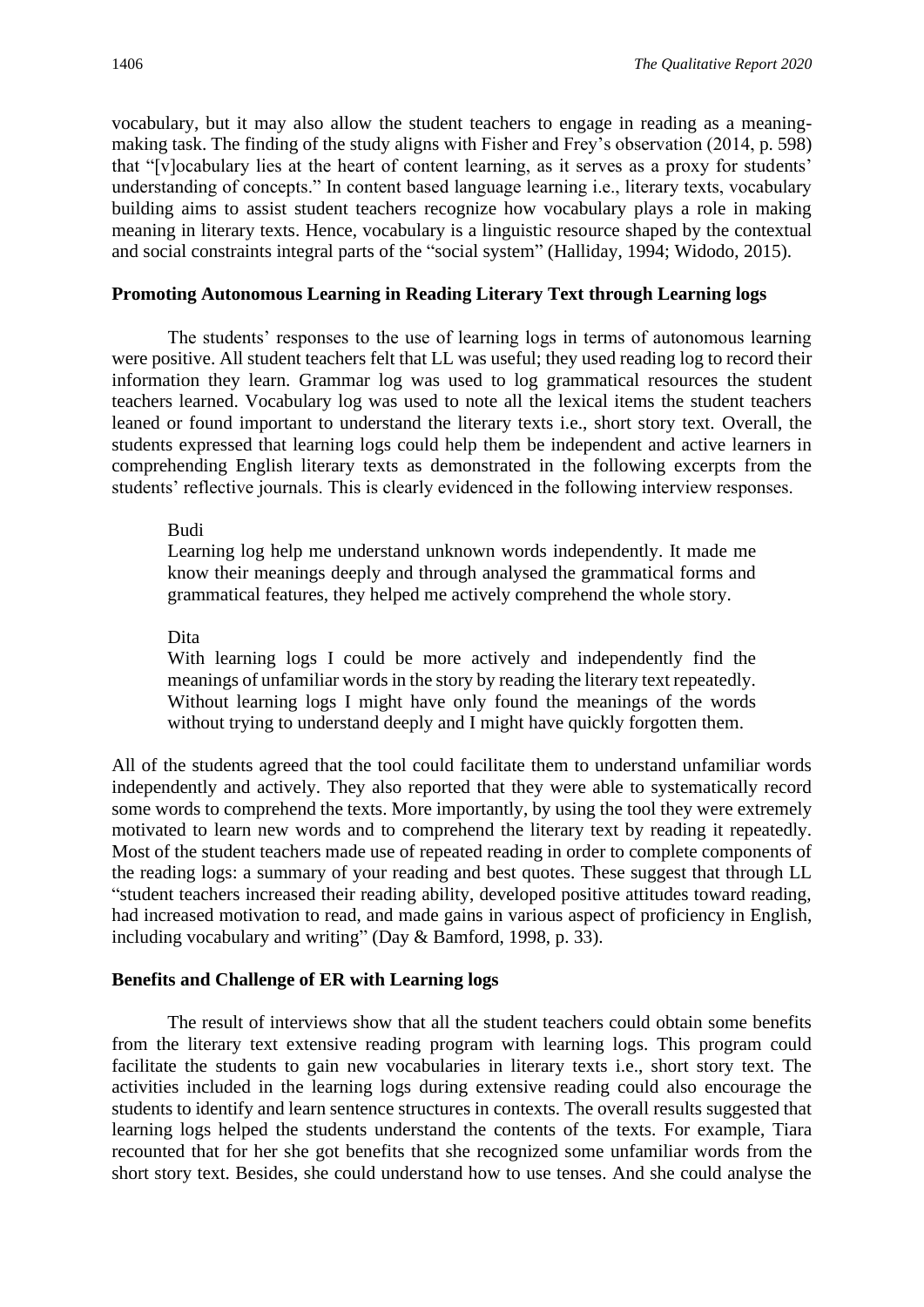structure of the sentences from the short story texts. Ayu added that "learning log help me learn vocabulary and sentence structures from the short story 'Teenage Wasteland' in which I could gradually understand the story." And Deny commented that "I could also understand about grammatical forms in details, such as distinguishing between complement and adjunt, etc." Rudi admitted that he learned more about new vocabularies in short story text. Finally, Susi reported that she could learn more about the sentence structure and their function in a text. Besides she got a lot of new vocabularies with their synonyms.

The findings reveal that the students achieved important benefits from literary text extensive reading program with learning logs. Most students acknowledged that this program had enabled them to foster their English vocabulary in a specific context with the result that in their view the contents of the literary texts were easily comprehensible. The students also reported that the learning logs could assist them to identify the structure of the sentences and the tenses from the literary texts that they read. In other words, LL could be an excellent vehicle to encourage the adoption of extensive reading. Additionally, LL provides a reading log, grammar log, and vocabulary log to help them keep track of their reading progression. The student teachers also created the LL in order to keep track of what lexico-grammatical resources they learned. Additionally, Widodo (2015, p. 168) maintains that "the learning logs could be a trigger for the student teachers to read routinely. It also encouraged them to summarize the gist of what they read and record lexico-grammatical resources they learned." However, a few students mentioned the challenges of using the learning logs in the literary text extensive reading program. They expressed that the learning logs were time-consuming, complicated, and difficult to be used for understanding grammatical forms and features.

Although the student teachers engaged in a wide range of lesson activities which allow them to explore different lexico-grammatical resources of literary text in particular short story text such as picking unfamiliar words from the short story text to identify their words class and to discover their meaning in context, summarizing the content of the story, selecting favourite sentences from the story to identify their grammatical forms, some student teachers found that these activities in the learning log were considered time-consuming and complicated. As Tedi recounted that learning log took a long time to fill it up. Yuli added that "the weaknesses of the learning log are the complicated application and the need to meticulous understand its instruction. Finally, Mila commented that "many students were still confused of identifying the sentence functions to be included in the log because of their limited knowledge." However, with these activities, the student teachers were highly participated this literary text extensive reading program through learning log.

### **Discussion**

Some important points can be generated from the findings. First, learning logs could facilitate students' autonomous learning. This evidence accords with Little's (1991) idea of learner autonomy, which involves "a capacity—for detachment, critical reflection, decisionmaking, and independent action…" (p. 4). Additionally, the participants showed selfmotivation, self-confidence, and self-directed learning. The tools encouraged the students to find out the meanings of unfamiliar words independently from the texts since their reading activities were guided by the tool to excerpt perceived-important vocabularies for the students to understand the literary texts. Secondly, learning logs actively engaged the students to thoroughly identify the meanings of new vocabularies that the students found in the literary texts. With the tool, the students attempted to create contextual meanings of the new vocabularies that they obtained from reading the texts. Though the learning log did not match all the expected outcomes, learning logs can be used for triggering the student teachers to read routinely. They reported that the learning log helped them keep tract of their learning literary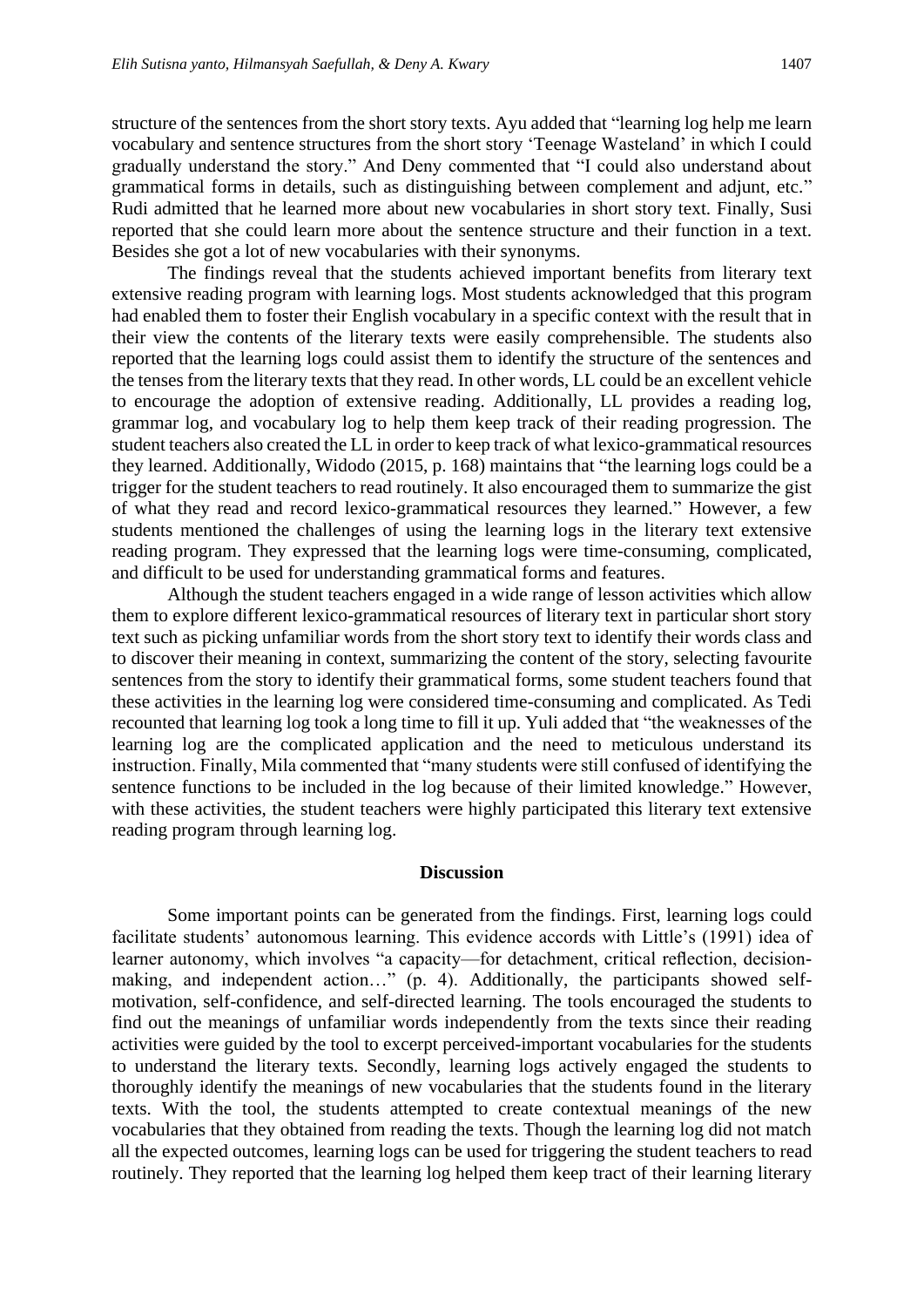text. This benefit is also articulated in previous study by Wagner (1999) contending that learning log has been used for course evaluation because constant feedback can provide a more accurate student perception than evaluation at the end of a teaching cycle. Finally, with learning log, the reading activities were as being autonomous and active for the students which increased students' motivation to learn new vocabularies. LL could promote learners' autonomy because it encouraged learners "to determine the objective, to define the contents and progressions, to select methods and techniques to be used, to monitor the procedures of acquisition and to evaluate what has been acquired" (Holec, 1981, p. 3). Additionally, LL could make the student teachers sustain the exposure to the literary text and it could facilitate English acquisition.

The students also showed a positive attitude towards the usefulness of LL in learning literary vocabulary. With this in mind, the learning log can be considered as a vehicle that is used to assess learning from experience. The usefulness of ER with LL is also articulated in previous research by Widodo (2015, p. 167) as "the students were engaged in the act of reading as a meaning-making process (ideational meaning, interpersonal meaning, and textual meaning)." The ideational meaning in this ER activities deals with how a literary text is used to represent student teachers' experience in order to organize, understand, and express their perceptions of the literary texts. The interpersonal meaning concerns how elements of the literary text create patterns of interaction and evaluation: the type of interaction taking place and the way writers take a position in their message within the literary text. Additionally, the textual meaning is to do with the literary works to create a connected and coherent discourse (Bloor & Bloor, 1995; Christie & Unsworth, 2000; Halliday, 1975).

### **Implications and applications**

Three important instructional implications can be elicited from the findings of the study. First, Learning logs can be incorporated into literary text extensive reading program that focuses on (1) linguistic aspects: a variety of styles, registers, and language learning materials; for this reason, such exposure to authentic materials will promote language acquisition through literary texts; (2) methodological aspect: great interaction opportunities in a language class internalizing the lexico-grammatical repertoires or resources from context, and (3) motivational aspect: stimulation to express student teachers' opinions related to the topics and the characters in the literary texts to their own life. The findings suggest that the use of learning log engages student teachers in reading literary texts as meaning making and learning autonomy that expand their reading ability and lexico-grammatical repertoires. In addition teachers can use a variety of literary texts so that student teachers can discuss different dimensions of the texts, such as cultural knowledge or cultural issues in terms of the history, people's customs and traditions, student teachers' personal responses, their personal satisfaction or engagement to the literary texts they read focusing beyond the lexicogrammatical resources.

The present study has revealed how learning log were employed in a literary extensive program. We acknowledge that a more complete picture of the use of leaning logs in both extensive and intensive reading programs could be provided in future studies. For example, an experiment study may be conducted to look at the effect of learning logs-oriented literary extensive and intensive reading programs on student teachers' reading fluency and achievement. A qualitative case study may also be undertaken to investigate different types of teacher scaffolding and peer support in learning log-based literary texts in EFL/EAL extensive and intensive reading programs. These future research agendas aim to document more empirical evidence regarding the implementation of learning log-oriented literary texts reading programs beyond short story texts.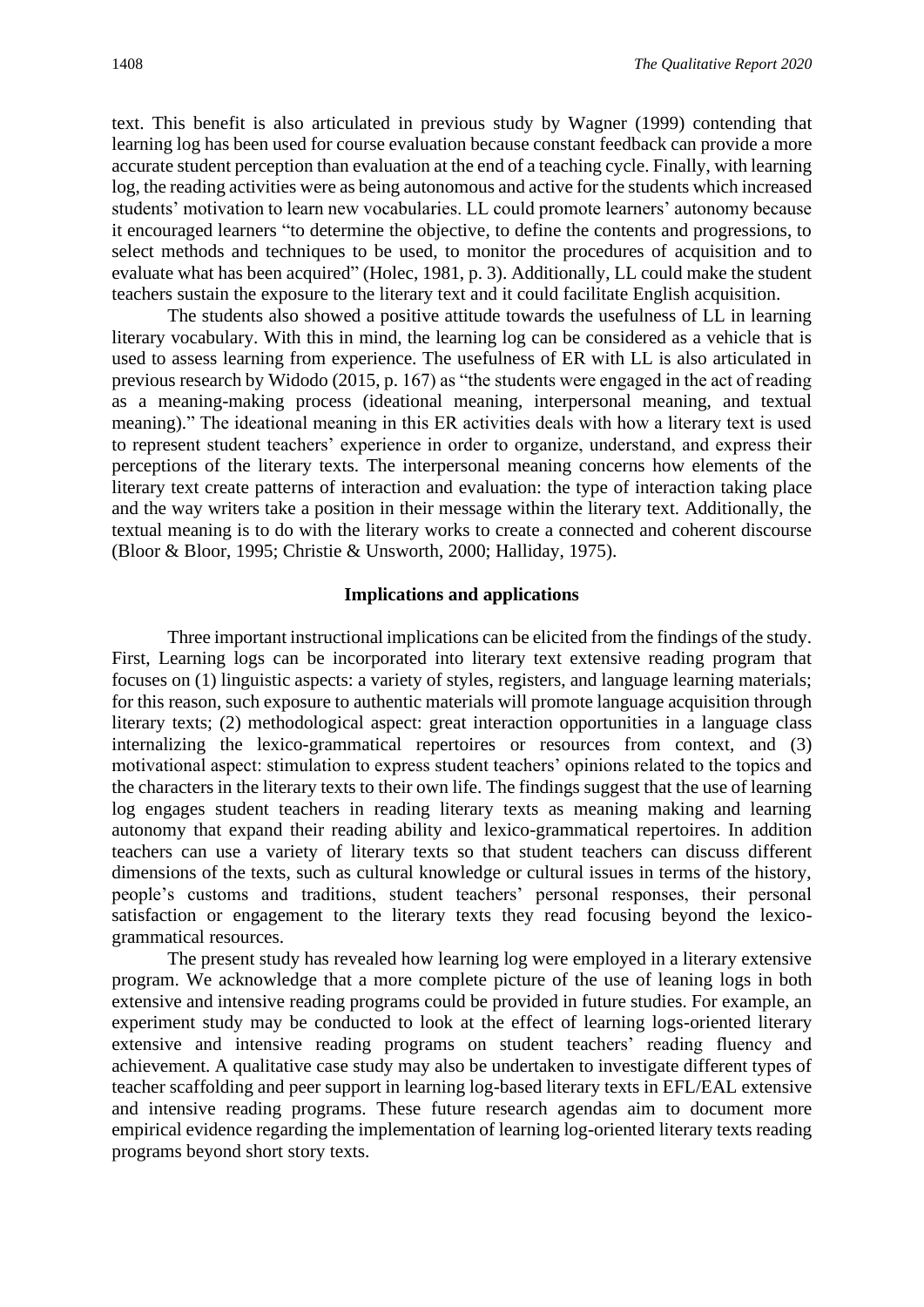### **References**

- Bamford, J., & Day, R. R. (2004). *Extensive reading activities for teaching language*. NewYork, NY: Cambridge University Press.
- Bloor, T., & Bloor, M. (1995). *The function analysis of English grammar: A Hallidayan approach*. London, UK: Arnold.
- Braun, V., & Clarke, V. (2006). Using thematic analysis in psychology. *Qualitative Research in Psychology*, *3*, 77–101.
- Braun, V., & Wilkinson, S. (2003). Liability or asset? Women talk about the vagina. *Psychology of Women Section Review*, *5*(2), 28-42.
- Brockbank, A. (2007). The action learning handbook: Powerful techniques for education, professional development and training. *Development and Learning in Organizations: An International Journal*, *21*(2).
- Bruns, C. V. (2011). *Why literature?: The value of literary reading and what it means for teaching.* New York, NY: The Continuum International Publishing Group.
- Carrell, P. L., & Carson, J. G. (1997). Extensive and intensive reading in an EAP setting. *English for Specific Purposes, 16*, 47-60.
- Carter R., & Long, M. (1996). *Teaching literature.* London, UK: Longman Group UK Limited.
- Carter, R., & McRae, J. (eds). (1996). *Language, literature and the learner*. Harlow, UK: Addison Wesley Longman.
- Chang, A. C. S., & Renandya, W. A. (2017). Current practice of extensive reading in Asia: Teachers' perceptions. *The Reading Matrix: An International Online Journal*, *17*(1).
- Christie, F., & Unsworth, L. (2000). Developing socially responsible language research. In L. Unsworth (Ed.), *Researching language in school and community.* London, UK: Cassell
- Collie, J., & Slater, S. (1994). *Literature in the language classroom.* Cambridge, UK: Cambridge University Press.
- Davoudi, M., Zolfagharkhani, M., & Rezaei, M. (2016). The relationship between EFL learners' extensive reading and English language proficiency. *Theory and Practice in Language Studies, 6*(3), 549-559.
- Day, R. R., & Bamford, J. (1998). *Extensive reading in the second language classroom*. Cambridge, UK: Cambridge University Press.
- Djikic, M., Oatley, K., & Moldoveanu, M. C. (2013). Opening the closed mind: The effect of exposure to literature on the need for closure. *Creativity Research Journal, 25*(2), 149– 154.
- DuFon, M. A. (2002). Video recording in ethnographic SLA research: Some issues of validity in data collection. *Language Learning and Technology, 6*(1), 40–59.
- Elley, W. B., & Mangubhai, F. (1983). The impact of reading on second language learning. *Reading Research Quarterly*, *19*(1), 53-67.
- Fetterman, D. M. (2010). *Ethnography: Step by step* (3<sup>rd</sup> ed.). Thousand Oaks, CA: Sage.
- Fisher, D., & Frey, N. (2014). Content area vocabulary learning. *The Reading Teacher, 67*, 594-599
- Fukaya, M. (2015). The use of a literary text in an extensive reading programme: Reading Murakami's 'Super-Frog Saves Tokyo' in the World Café. In M. Teranishi, Y. Saito & K. Wales (Eds.), *Literature and language learning in the EFL classroom* (pp. 260-279). London, UK: Palgrave Macmillan.
- Grabe, W. (2009). *Reading in a second language: Moving from theory to practice*. New York, NY: Cambridge University Press.
- Grabe, W., & Stoller, F, L. (2011). *Teaching and researching reading*. Harlow, UK: Pearson.
- Halliday, M. A. K. (1975). *Learning how to mean: Exploration in the development of language (Exploration in language study).* London, UK: Edward Arnold.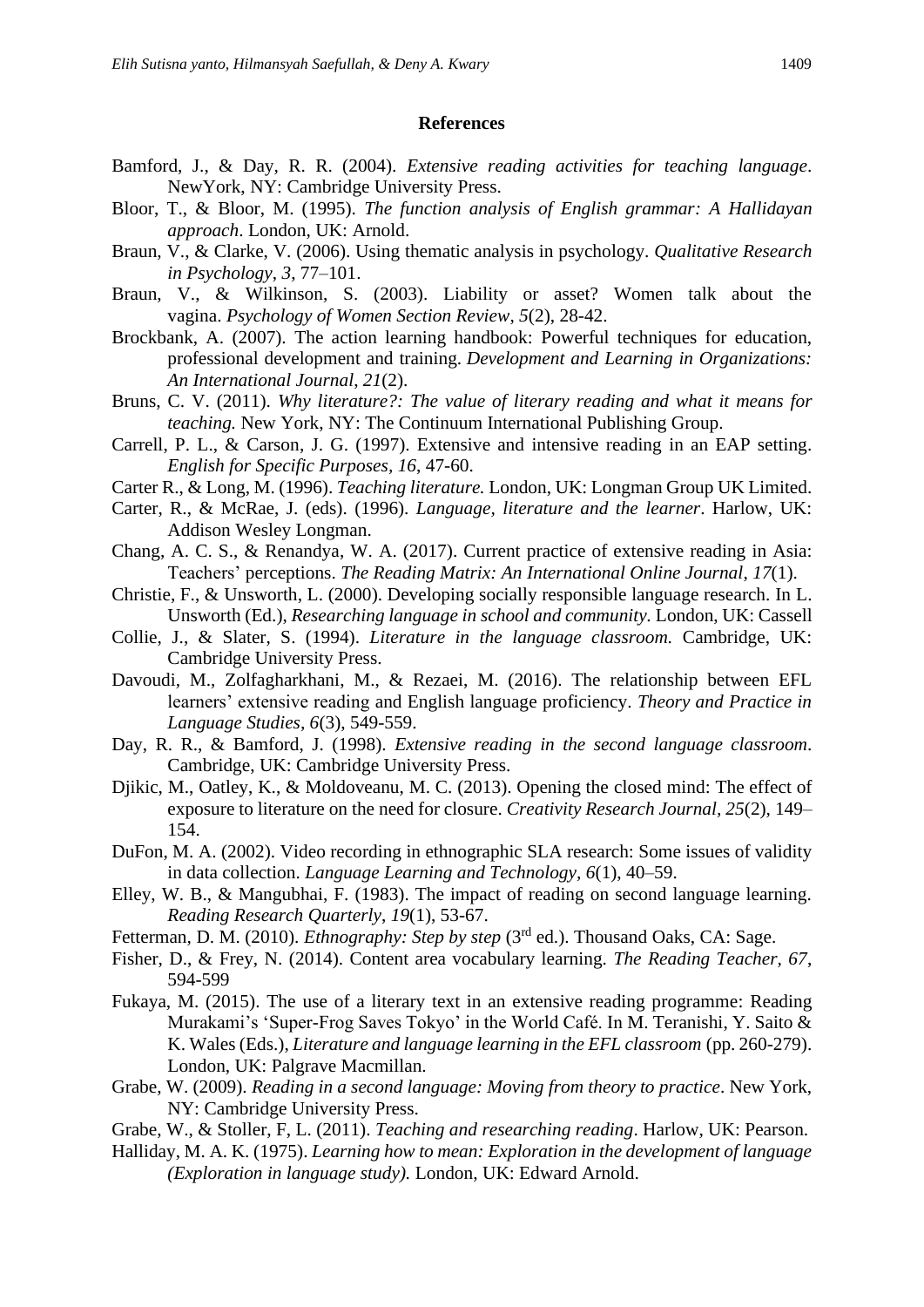- Halliday, M. A. K. (1994). An Introduction to functional grammar (2<sup>nd</sup> ed.). London, UK: Arnold.
- Holec, H. (1981). *Autonomy and foreign language learning.* Oxford, UK: Pergamon
- Inal, H., & Cakir, A. (2014). Story-based vocabulary teaching. *Procedia - Social and Behavioral Sciences 98*, 675-679.
- Karlin, O., & Romanko, R. (2010). Examining multiple variables within a single ER setting. *Reading*, *10*(2).
- Kemmis, S., McTaggart, R., & Nixon, R. (2014). *The action research planner: Doing critical participatory action research*. Berlin, Germany: Springer Science & Business Media.
- Kembo, J. (2016). Using short texts to teach English as second language: An integrated approach. *Universal Journal of Educational Research 4*(12), 2735-2743.
- Krashen, S. (2011). *Free voluntary reading*. Santa Barbara, CA: Libraries Unlimited.
- Lazar, G. (1993). *Literature and language teaching*. Cambridge, UK: Cambridge University Press.
- Little, D. (1991). *Learner autonomy 1: Definitions, issues and problems*. Dublin, Ireland: Authentik
- Maley, A. (2001). Literature in the language classroom. In R. Carter & D. Nunan (Eds.), *The Cambridge guide to TESOL* (pp. 180-185)*.* Cambridge, UK: Cambridge University Press
- Park, J. (2015). Integrating reading and writing through extensive reading. *ELT Journal*, *70*(3), 287-295.
- Pison, R. (2000). Integrating language and literature: An approach to teaching literary texts. *The ACELT Journal, 4*(1).
- Rand, J. (2013). Action learning and constructivist grounded theory: Powerfully overlapping fields of practice. *Action Learning: Research and Practice*, *10*(3), 230-243.
- Real, W. (2003). Teaching English novels in the foreign language classroom. Retrieved October, 5, 2018, from <http://www.heliweb.de/telic/teachnov.htm>
- Renandya, W. A. (2007). The power of extensive reading. *RELC Journal*, *38*(2), 133-149.
- Renandya, W. A., & Jacobs, G. M. (2016). Extensive reading and listening in the L2 classroom. In *English language teaching today* (pp. 97-110). New York, NY: Springer International Publishing.
- Short, M. (1996). *Exploring the language of poems, plays and prose*. London, UK: Longman
- Tanaka, H., & Stapleton, P. (2007). Increasing reading input in Japanese high school EFL classrooms: An empirical study exploring the efficacy of extensive reading. *The Reading Matrix*, *7*(1), 115-131.
- Tevdovska, E. S. (2016). Literature in ELT setting: Students' attitudes and preferences towards literary texts. *Procedia - Social and Behavioral Sciences, 232*, 161-169.
- Wagner, Z. M. (1999). Using student journals for course evaluation. *Assessment and Evaluation in Higher Education, 24*(3), 261-272.
- Waring, R. (2006). Why extensive reading should be an indispensable part of all language programs. *The Language Teacher*, *30*(7), 44-47.
- Widodo, H. (2014). Contextually framing the design of ESP reading materials: Vocational English readings tasks. *TESOL Arabia Publications*.
- Widodo, H. P. (2015). *The development of vocational English materials from a social semiotic perspective: Participatory action research.* Unpublished doctoral thesis. University of Adelaide, Australia.
- Widodo, H. P. (2016). Engaging students in literature circles: Vocational English reading programs. *The Asia-Pacific Education Researcher*, *25*(2), 347-359.
- Widodo, H. P., & Rozak, R. R. (2016). Engaging student teachers in collaborative and reflective online video-assisted extensive listening in an Indonesian Initial Teacher